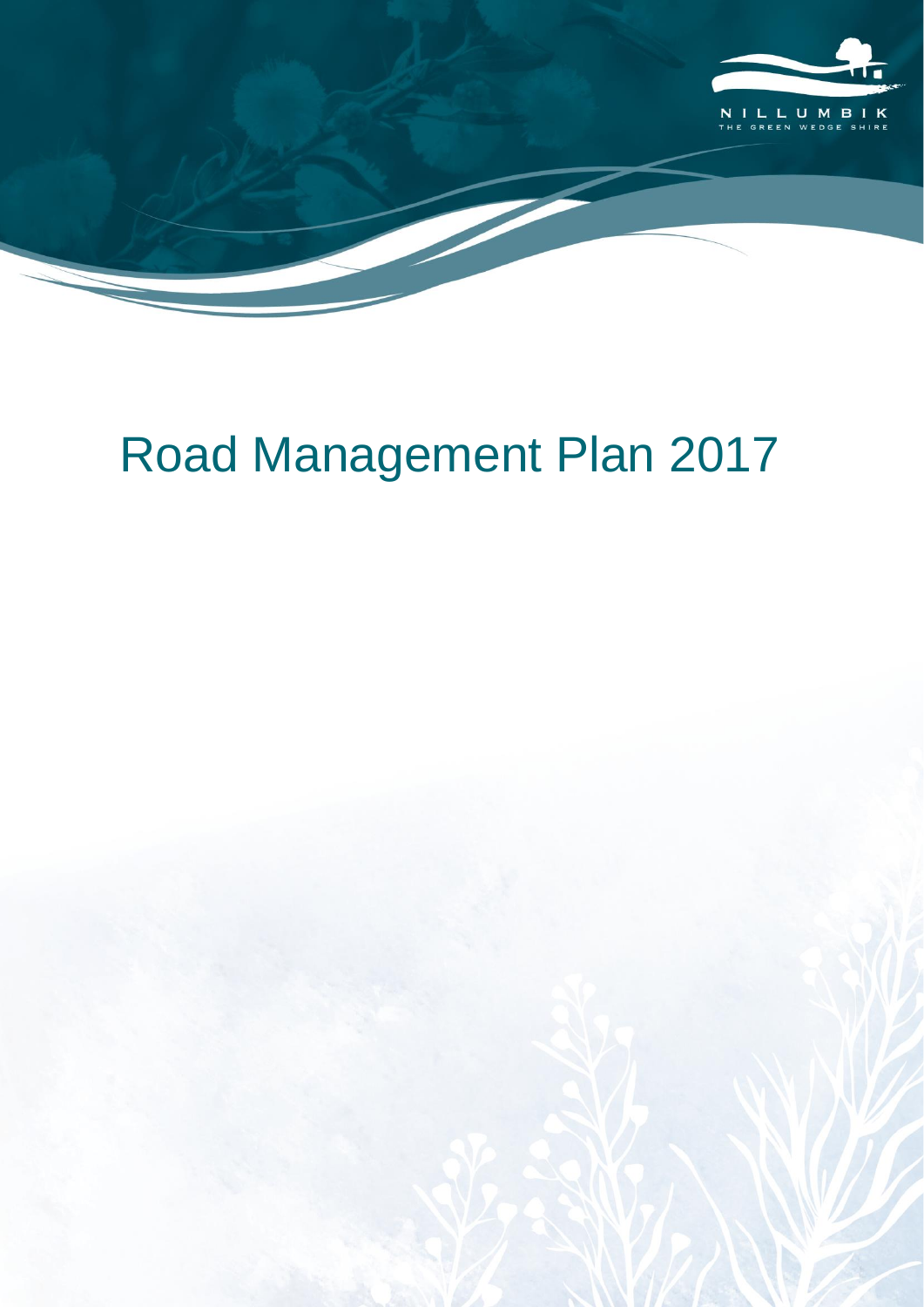# **Contents**

| 1            |            |                                                                   |  |
|--------------|------------|-------------------------------------------------------------------|--|
| $\mathbf{2}$ |            |                                                                   |  |
|              | 2.1        |                                                                   |  |
|              | 2.2        |                                                                   |  |
|              | 2.3        |                                                                   |  |
|              | 2.4        |                                                                   |  |
|              | 2.5<br>2.6 |                                                                   |  |
|              | 2.7        | Availability of the Plan and Nillumbik's Register of Public Roads |  |
| $\mathbf{3}$ |            | Roads and ancillary areas subject to the Road Management Plan  9  |  |
|              | 3.1        |                                                                   |  |
|              | 3.2        |                                                                   |  |
|              | 3.3        |                                                                   |  |
|              | 3.4        |                                                                   |  |
|              | 3.5        |                                                                   |  |
|              | 3.6        |                                                                   |  |
|              | 3.7        |                                                                   |  |
|              | 3.8        |                                                                   |  |
|              | 3.9        |                                                                   |  |
|              | 3.10       |                                                                   |  |
| 4            |            |                                                                   |  |
| 5            |            |                                                                   |  |
|              | 5.1        |                                                                   |  |
|              | 5.2        |                                                                   |  |
|              | 5.3        |                                                                   |  |
|              | 5.4        |                                                                   |  |
|              | 5.5        | Standards for construction, expansion, upgrading, renewal and     |  |
|              |            |                                                                   |  |
| 6            |            |                                                                   |  |
|              | 6.1        |                                                                   |  |
|              | 6.2        |                                                                   |  |
| 7            |            |                                                                   |  |
|              | 7.1        |                                                                   |  |
|              | 7.2        | Responsibilities for Road Management Plan implementation 17       |  |
|              | 7.3        |                                                                   |  |
|              | 7.4        |                                                                   |  |
|              | 7.5        |                                                                   |  |
|              | 7.6        |                                                                   |  |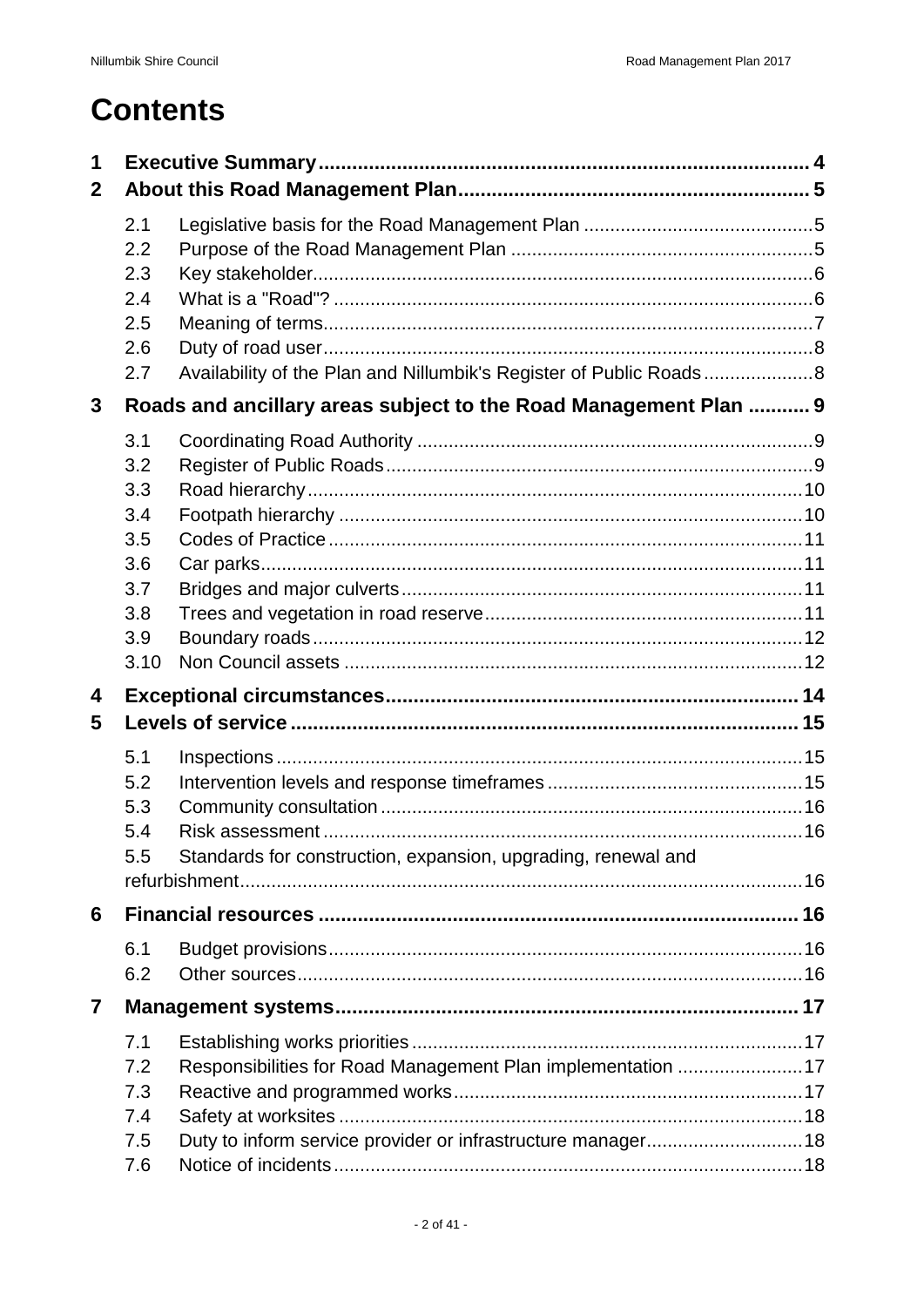| 8 |                           |                                                                                                                 |  |
|---|---------------------------|-----------------------------------------------------------------------------------------------------------------|--|
|   | 8.1<br>8.2<br>8.3         |                                                                                                                 |  |
| 9 |                           |                                                                                                                 |  |
|   | 9.1<br>9.2<br>9.3         |                                                                                                                 |  |
|   |                           |                                                                                                                 |  |
|   | 10.1<br>10.2 <sub>1</sub> |                                                                                                                 |  |
|   |                           | Appendix B: Road Programmed Inspection Frequency  24<br>Appendix C: Footpath Programmed Inspection Frequency 26 |  |
|   |                           | Appendix D: Defect Intervention Levels, Hazards and Response Times 27                                           |  |
|   |                           | Appendix F: Service Requests Management System  41                                                              |  |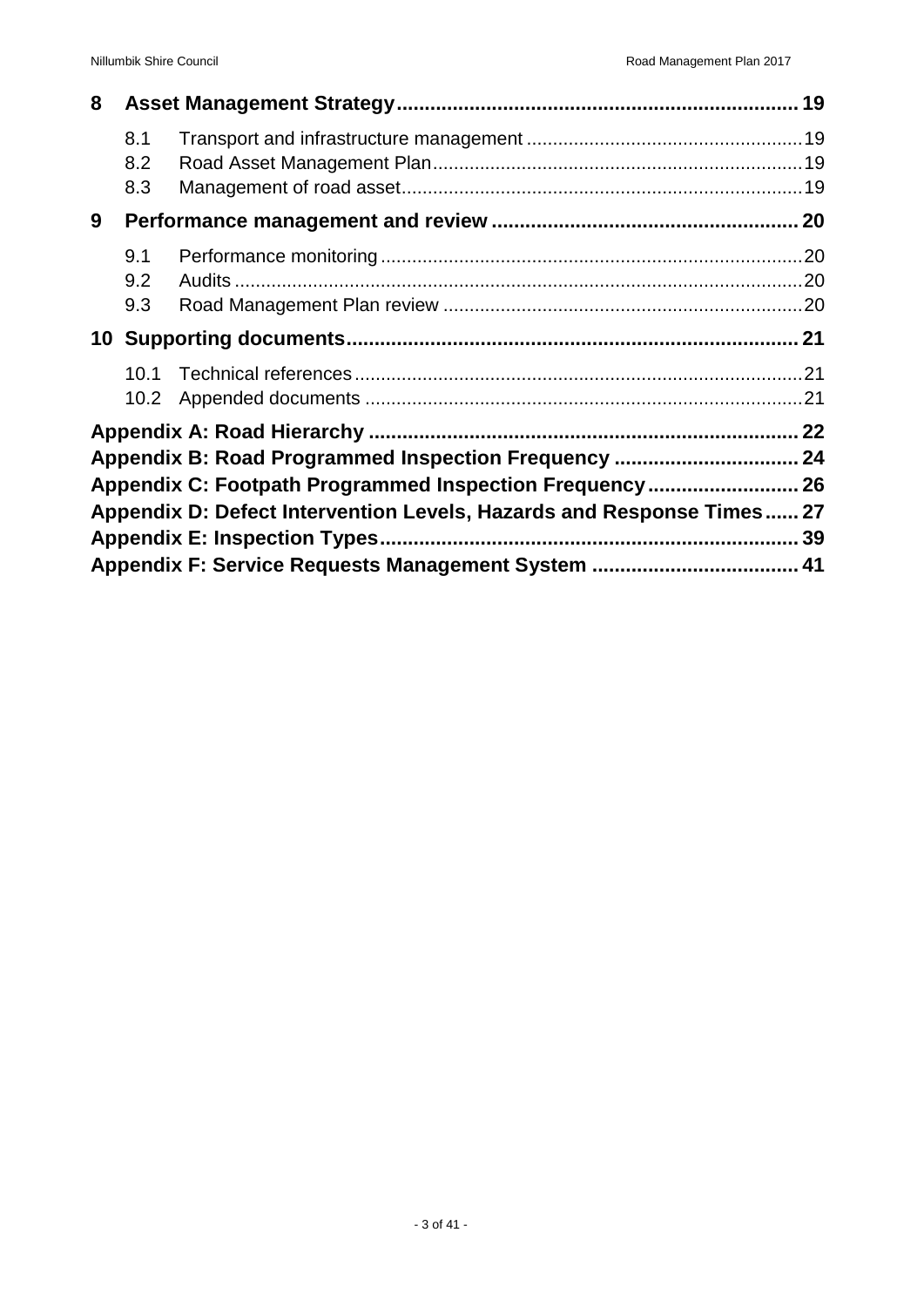## <span id="page-3-0"></span>**1 Executive Summary**

The Shire of Nillumbik is located less than 25 kilometres north-east of Melbourne, covers an area of 432 square kilometres and has a population of approximately 62,600 people. Within the Shire, Nillumbik Shire Council (Council) is responsible for an extensive network of physical assets including approximately 430 kilometres of sealed roads, 330 kilometres of unsealed roads and 310 kilometres of sealed pathways.

Council has a statutory duty under the Road Management Act 2004 to act 'reasonably' by inspecting and maintaining assets to protect the travelling public.

This Road Management Plan (Plan) has been developed to establish a management system for Council to inspect, maintain and repair public roads and related assets for which it is responsible.

The main purpose of this Plan is to:

- 1. comply with relevant legislative requirements
- 2. consider the needs and expectations of the road and footpath user
- 3. balance the economic, social, safety and environmental expectations of the community
- 4. consider the affordability, available resources and management of risks when determining levels of service
- 5. outlines and lists the documents that support the Plan

The Plan is intended to be a dynamic document and, as such, there is a need for regular review, refinement and improvement. This will ensure that the Plan is in accordance with responsible asset management, changing technology, climatic conditions and, in particular, Council and community requirements and expectations.

The key elements of this Plan are:

- the Register of Public Roads for which Council is responsible
- the systems that Council uses to manage hazards and defects on its public road network
- schedules of maintenance standards used by Council for inspection, intervention and response.

The maintenance systems and processes established by this Plan form the basis of Council's legal defence against claims in negligence arising from defective components of the road and footpath network.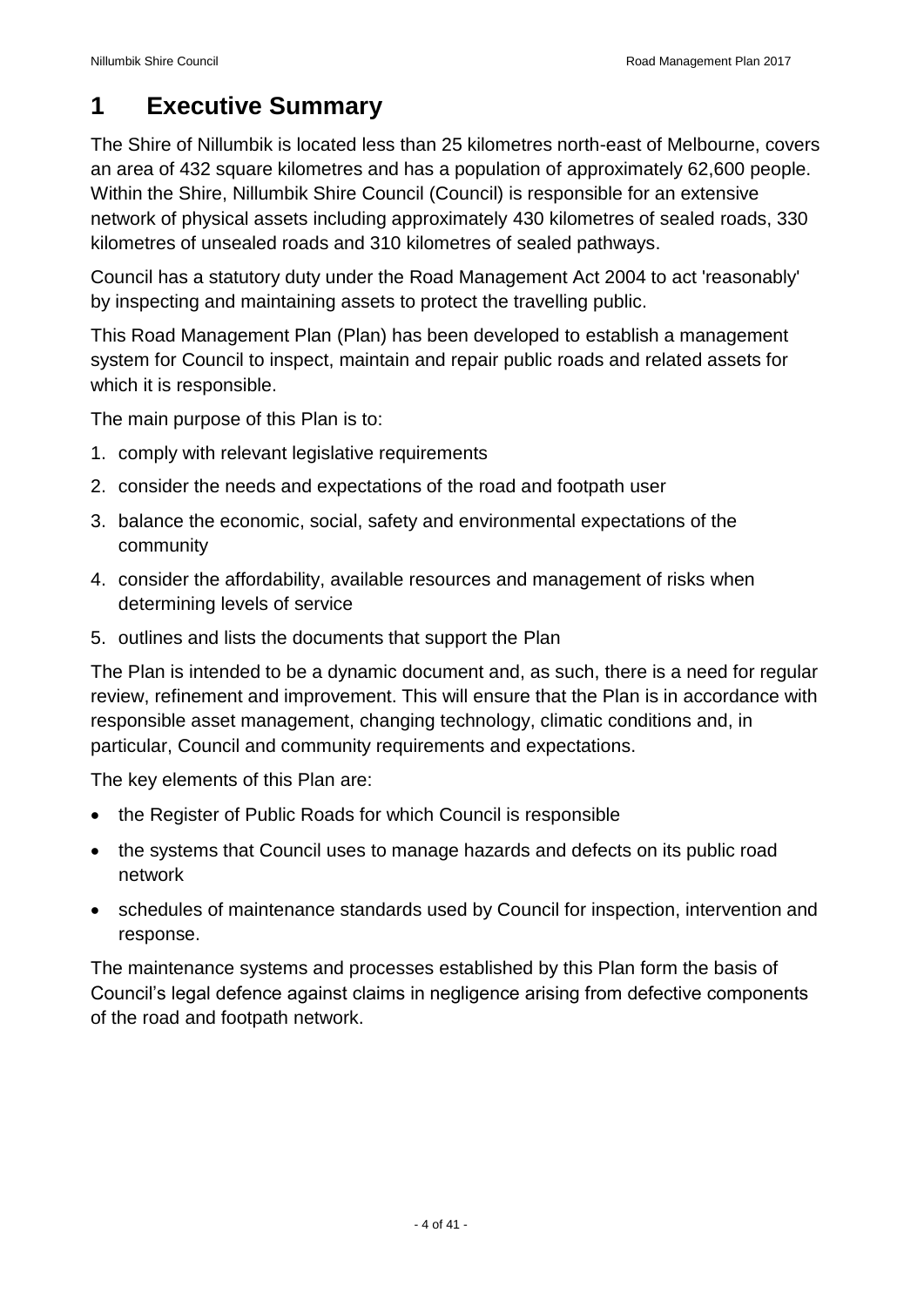## <span id="page-4-0"></span>**2 About this Road Management Plan**

#### <span id="page-4-1"></span>**2.1 Legislative basis for the Road Management Plan**

This Road Management Plan (Plan) has been prepared in accordance with the following Acts:

- Local Government Act 1989
- Road Management Act 2004

Associated with the Road Management Act 2004 are the following Regulations that came into effect 1 July 2005:

- Road Management (General) Regulations 2005
- Road Management (Works and Infrastructure) Regulations 2005

Nillumbik Shire Council (Council) is the 'Co-ordinating Road Authority' for municipal roads within its boundaries and is responsible for their care and management.

The Plan has been reviewed with regard to the following Council plans, policies, strategies and adoptions:

- The Council Plan
- Road Asset Management Plan
- Tree Management Policy and Tree Management Guidelines
- Nillumbik Trail Strategy
- Adopted Operational and CAPEX (Capital Expenditure) Budget
- Risk Management Policy and Framework
- Local Laws
- Minor maintenance agreements between VicRoads and Council

To the extent any plan, budget, strategy, agreement or study of Council (as may be amended by Council from time to time) is necessary or required for Council to meet or fulfil the requirements of the Plan or to properly discharge its duties and responsibilities under the Road Management Act 2004, the relevant document is deemed to be incorporated by reference into, and to form a part of, the Plan.

#### <span id="page-4-2"></span>**2.2 Purpose of the Road Management Plan**

The purpose of this Plan is to establish a management system for Council to inspect, maintain and repair its public roads. It achieves this by:

- 1. complying with relevant legislative requirements
- 2. considers the needs and expectations of the road and footpath user
- 3. balances the economic, social, safety and environmental expectations of the community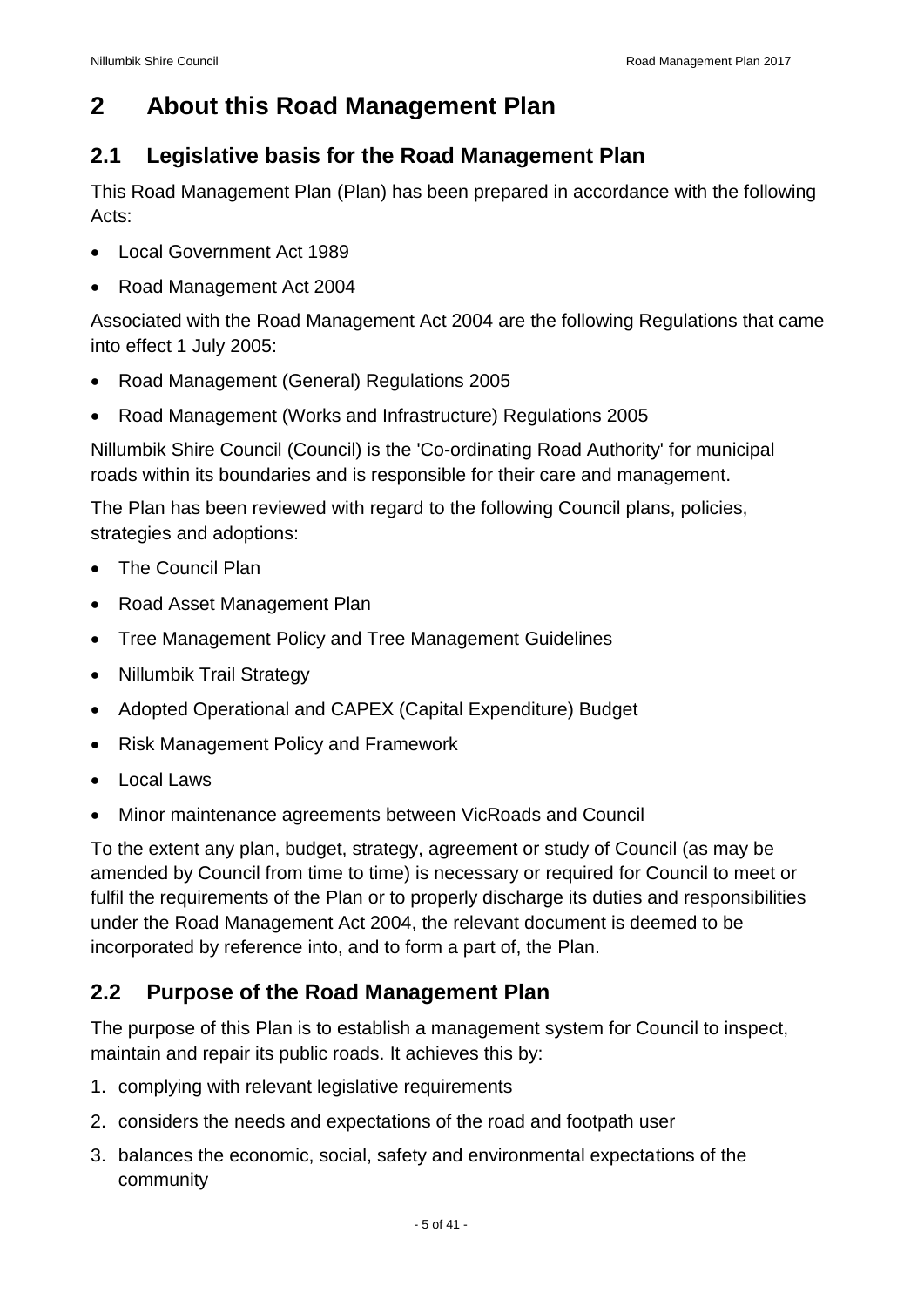- 4. considers the affordability, available resources and management of risks when determining levels of service
- 5. outlines and lists the documents that support this Plan.

It also sets the relevant standard in relation to discharging of its statutory duties in the performance of those road management functions.

The key elements of this Plan are:

- the Register of Public Roads for which Council is responsible
- the asset management systems and processes that Council uses to manage hazards and defects on its public road network
- the levels of service that detail maintenance practises in managing Councils public road network.

To complement the Plan, a Road Asset Management Plan has been developed to outline the key elements involved in managing that asset. It combines management, financial, engineering and technical practices to ensure that the level of service required by user groups is provided at the lowest long-term cost to the community within the limits of any economic constraints that may be imposed by Council.

#### <span id="page-5-0"></span>**2.3 Key stakeholder**

The key stakeholders who are users of the road network and/or are affected by it include:

- residents, businesses, tourists and visitors to the area
- pedestrians, including those with disabilities and the elderly with restricted mobility
- users of mobility scooters, wheel chairs, prams and other mobility devices
- vehicles (as defined by the Road Safety Act 1986) such as trucks, buses, commercial vehicles, cars, motor cycles, bicycles and an animal that is being ridden or is drawing a vehicle
- emergency authorities (Police, Fire, Ambulance, SES)
- utility agencies that use the road reserve for their infrastructure (water, sewerage, gas, electricity, telecommunications)
- Council as the responsible road authority
- state and federal government that periodically provides support funding to assist with management of the public road network.

#### <span id="page-5-1"></span>**2.4 What is a "Road"?**

A **"Road"** by definition in the Local Government Act 1989 includes a street, right of way, cul de sac, by-pass, bridge or ford, pathway, bicycle path, nature strip, culvert, kerbing or other land or works forming part of the road.

**"Public Road"** is a freeway, arterial road, a road declared under the Local Government Act, Melbourne City Link or a road set aside on a plan of subdivision.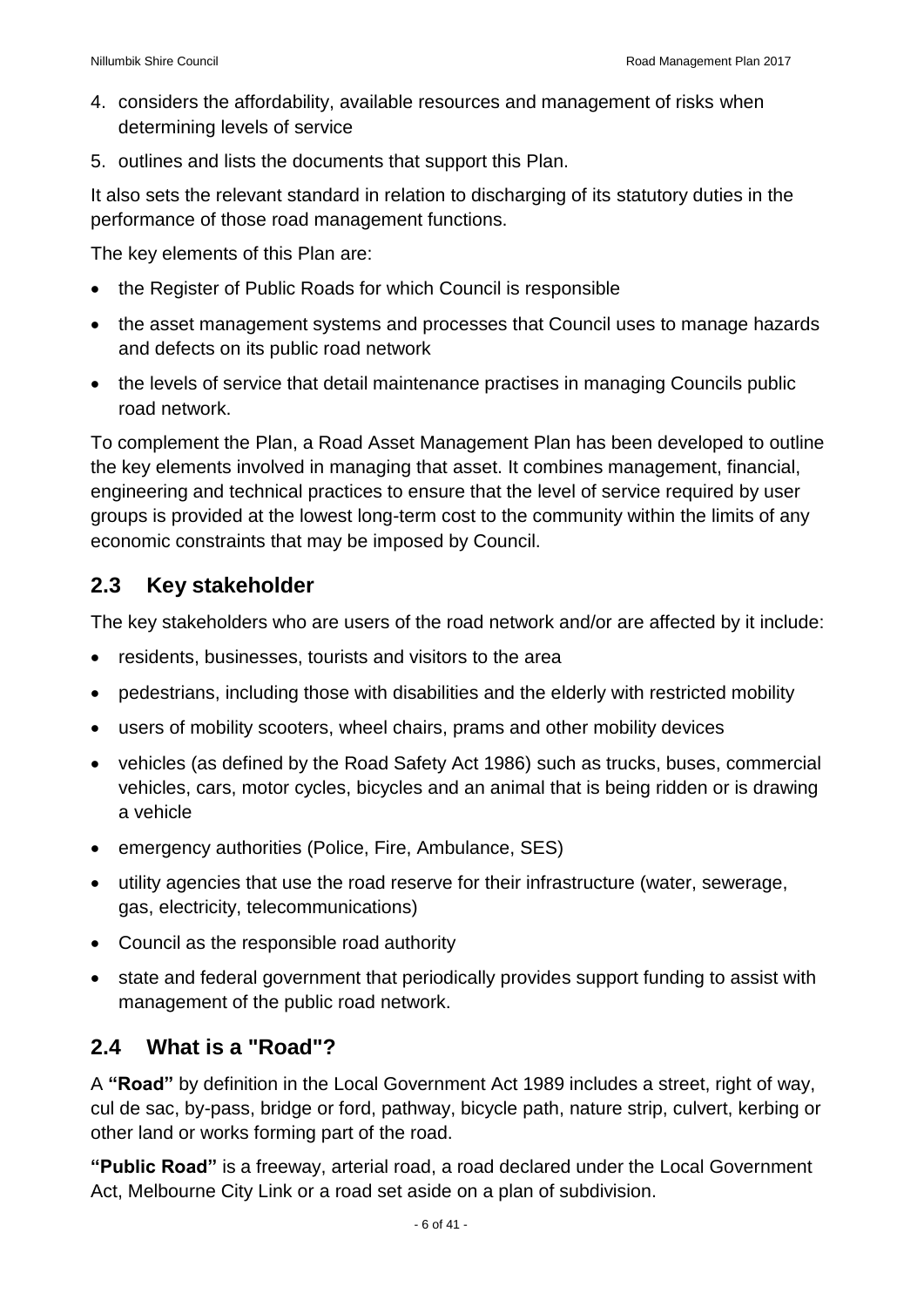**"Arterial Roads"** are Highways & Declared Main Roads which are managed by the State Government through VicRoads.

**"Municipal Roads"** are roads for which the municipal council is the responsible Road Authority. The Road Management Act imposes specific duties on a council with respect to the inspection, repair and maintenance of its municipal public roads which are those that are reasonably required for general public use.

**"Other Roads"** include roads in State forests and reserves, and roads on private property. The municipal council is not responsible for the care and maintenance of these.

#### <span id="page-6-0"></span>**2.5 Meaning of terms**

Unless inconsistent with the context or subject matter, terms used in this Plan have the same meaning as the specific definitions included in the Road Management Act 2004. For the purposes of the Plan the following additional terms shall be defined as:

**Compulsory** means the defect will be rectified in accordance with the response times recorded within the Road Management Plan.

**Defect** means an identified group of like features, together with their location, the condition of which is outside the Intervention Level.

**Hazard** means an issue which has a high likelihood to create danger or serious inconvenience to users of the road or footpath network.

**Highway** means a road or road-related area as defined by the Road Safety Act 1986.

**Intervention Level** means the level at which works on an asset is required to be undertaken. May be expressed in terms of a threshold condition of the asset, frequency for performing work or response time.

**Response Times in days** refer to business days (unless stated otherwise) and excludes weekends and public holidays. The days comprising any period of days computed in accordance with this clause must be deemed to be consecutive if interrupted only by days which are not taken into account under this clause.

**Roadside** are those residual areas between the edge of the road or back of the kerb and the adjacent property boundary not occupied by footpath.

**Road Reserve** is the area vested in the relevant coordinating road authority for the purpose of housing community assets, such as roads and footpaths. This area is typically the reserve between two opposing property boundaries.

**Service Level Agreement** refers to the maintenance performance criteria used to achieve the adopted levels of service in accordance with this Plan.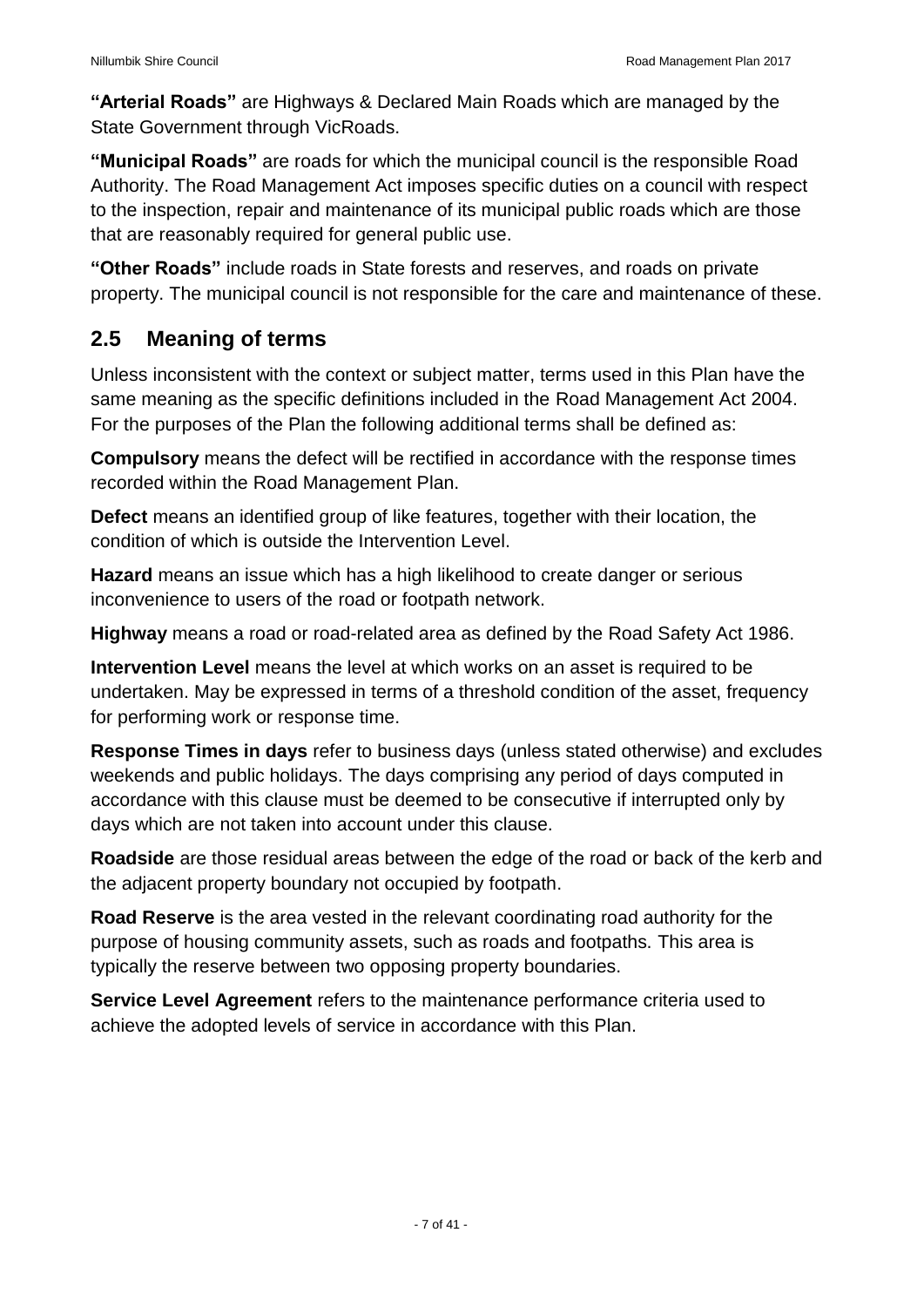#### <span id="page-7-0"></span>**2.6 Duty of road user**

All road users have a duty of care under the Road Management Act 2004, with particular obligations prescribed in the Road Safety Act 1986, which states:

"(1) *A person who drives a motor vehicle on a highway must drive in a safe manner having regard to all the relevant factors.* 

*(2) A road user other than a person driving a motor vehicle must use a highway in a safe manner having regard to all the relevant factors.* 

*(2A) For the purposes of subsections (1) and (2) and without limiting their generality, the relevant factors include the following—*

- *(a) the physical characteristics of the road;*
- *(b) the prevailing weather conditions;*
- *(c) the level of visibility;*
- *(d) the condition of any vehicle the person is driving or riding on the highway;*
- *(e) the prevailing traffic conditions;*
- *(f) the relevant road laws and advisory signs;*
- *(g) the physical and mental condition of the driver or road user.*
- *(3) A road user must—*

*(a) take reasonable care to avoid any conduct that may endanger the safety or welfare of other road users;* 

*(b) take reasonable care to avoid any conduct that may damage the road* 

*(c) take reasonable care to avoid conduct that may harm the environment of the road reserve.* 

#### <span id="page-7-1"></span>**2.7 Availability of the Road Management Plan and Nillumbik's Register of Public Roads**

The Plan and Nillumbik's Register of Public Roads are available for inspection, in hard copy format, at the Nillumbik Civic Centre, Civic Drive, Greensborough, during office hours: 8.30am to 5pm Monday-Friday inclusive.

An electronic version of this Plan is available on [Council's website:](http://www.nillumbik.vic.gov.au/Living-in/Roads-drains-and-paths) [www.nillumbik.vic.gov.au.](http://www.nillumbik.vic.gov.au/) Nillumbik's Register of Public Roads will be made available upon request.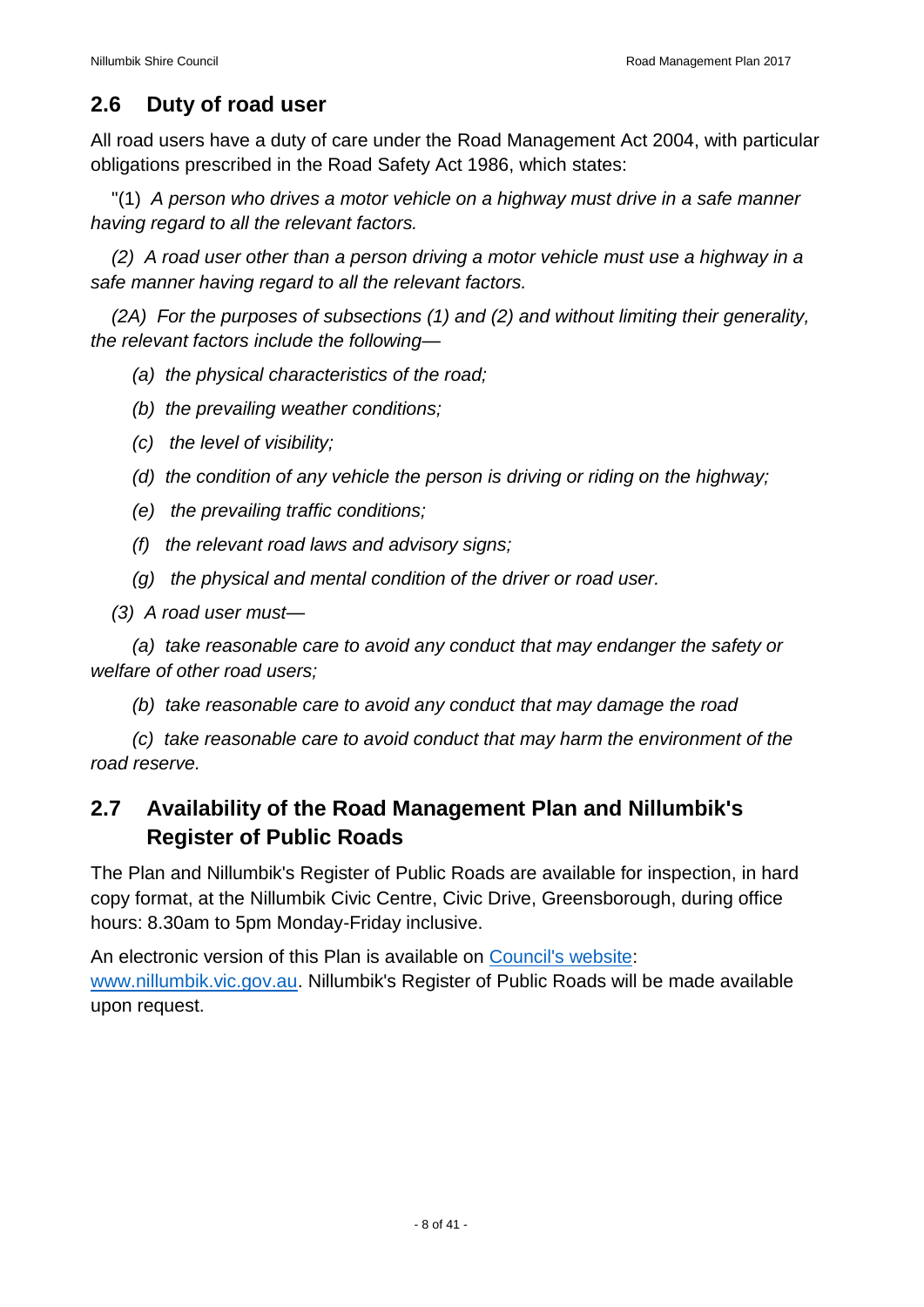## <span id="page-8-0"></span>**3 Roads and ancillary areas subject to the Road Management Plan**

#### <span id="page-8-1"></span>**3.1 Coordinating Road Authority**

Nillumbik Shire Council (Council), under the Road Management Act 2004, is the 'Coordinating Road Authority' for municipal roads within the Shire of Nillumbik as set out in the Register of Public Roads.

VicRoads is the Coordinating Road Authority for Arterial Roads within the municipality. A copy of VicRoads's Road Management Plan can be found on the [VicRoads website:](https://www.vicroads.vic.gov.au/) [www.vicroads.vic.gov.au](http://www.vicroads.vic.gov.au/)

Section 205 of the Local Government Act 1989 requires Council to have responsibility for the care and management of local roads within its boundaries subject to the Road Management Act 2004.

#### <span id="page-8-2"></span>**3.2 Register of Public Roads**

Section 19 of the Road Management Act 2004 requires Council to establish and maintain a Register of Public Roads.

This Register of Public Roads is part of the Nillumbik Asset Register. The Asset Register records information such as the type, configuration and quantity of road assets for which Council is responsible, together with a history of assets.

The following assets within the public road network identified in Council's Asset Register are subject to this Road Management Plan (Plan):

- road surface and supporting pavement
- road shoulders
- footpaths
- shared use paths within the road reserve and open spaces
- traffic calming devices such as roundabouts and traffic islands
- line marking
- traffic control signage
- bridges and major culverts
- $\bullet$  kerb and channel
- 'ancillary areas' such as car parks and service roads.

The Register of Public Roads establishes a road hierarchy and the relevant road categories are used to differentiate service levels and maintenance standards.

The details of the agreements between Council and other road authorities, made pursuant to Section 15 of the Road Management Act 2004, are included in the Register of Public Roads (referred to in section 3.10 of the Road Management Plan).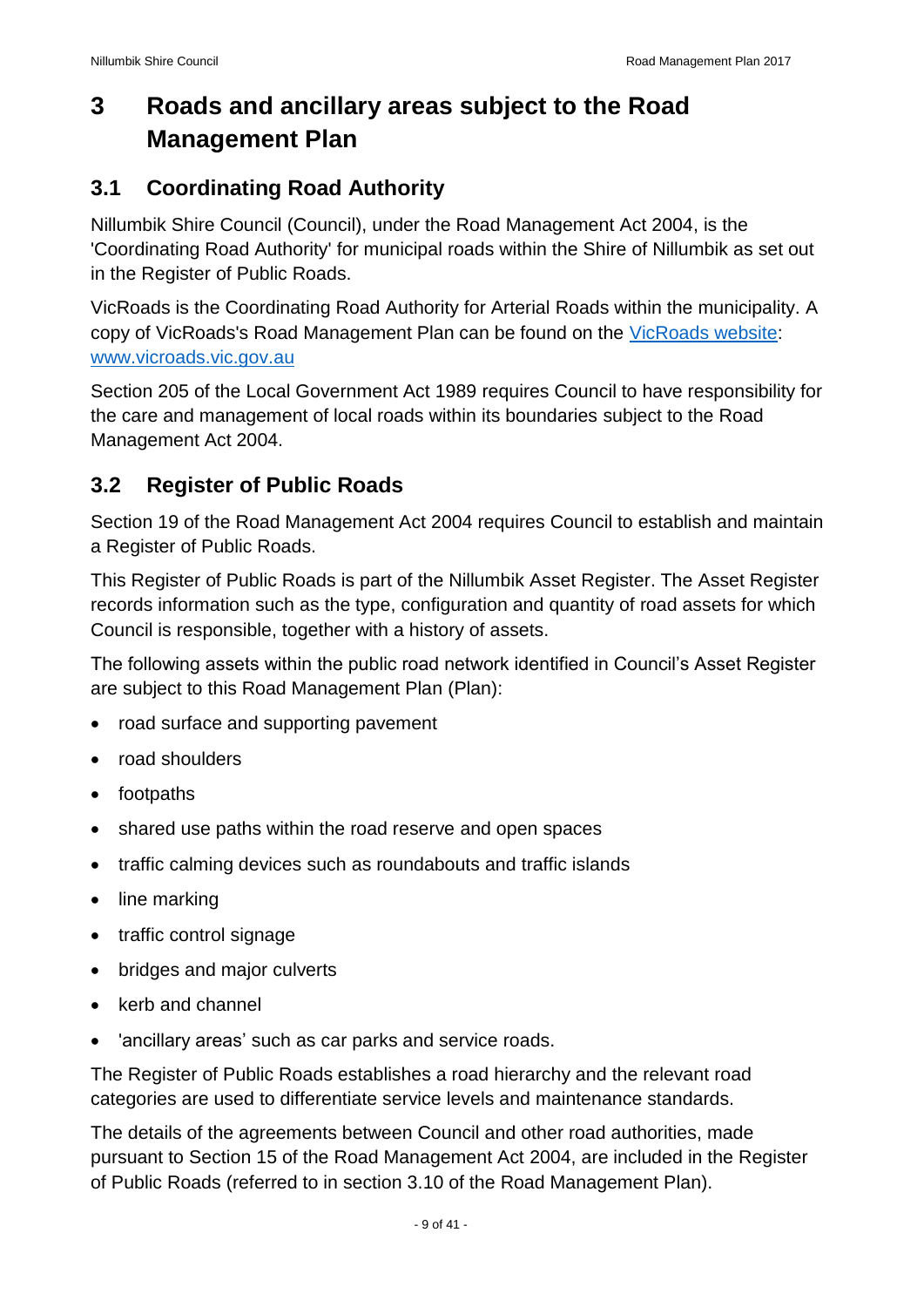The Register of Public Roads and information on road infrastructure are generated from Council's asset records. This information will be updated as assets are created, amended, discontinued or disposed of.

#### <span id="page-9-0"></span>**3.3 Road hierarchy**

The Register of Public Roads establishes a road hierarchy and the relevant road categories are used to differentiate service levels and maintenance standards. The hierarchy adopted for the Shire of Nillumbik is summarised below in Table 1:

| <b>Road type</b>                  | <b>Description</b>     |
|-----------------------------------|------------------------|
| Link Roads - Sealed               | Urban and Rural        |
| <b>Collector Roads - Sealed</b>   | Urban and Rural        |
| <b>Collector Roads - Unsealed</b> | <b>Urban and Rural</b> |
| Access Roads - Sealed             | Urban and Rural        |
| Access Roads - Unsealed           | Urban and Rural        |

Table 1 - Nillumbik's Road Hierarchy

Further detail about the road hierarchy is outlined in Appendix A.

#### <span id="page-9-1"></span>**3.4 Footpath hierarchy**

Council has developed a footpath hierarchy as set out in Table 2 below:

| <b>Category</b> | <b>Function</b>                                                                                                                                                                                                                                                                                                                                                                                                                                 |
|-----------------|-------------------------------------------------------------------------------------------------------------------------------------------------------------------------------------------------------------------------------------------------------------------------------------------------------------------------------------------------------------------------------------------------------------------------------------------------|
| High            | Defined as areas of very high pedestrian use for example around major<br>shopping precincts, maternal and child health centres, schools, hospitals,<br>secondary shopping precincts, public transport interchanges. It also<br>includes all shares pathways. A shared path is a footpath designated by<br>signs jointly used by pedestrians and cyclists and may include a separate<br>footpath. As defined in the Road Safety Road Rules 2009. |
| <b>Medium</b>   | Defined as areas of moderate pedestrian usage for example in local<br>streets that form part of a key pedestrian route and provide access to<br>areas of high pedestrian activity.                                                                                                                                                                                                                                                              |
| Low             | Defined as areas of low pedestrian usage e.g. local residential streets,<br>courts, dead end streets, and isolated areas etc where the majority of<br>pedestrians are residents of the immediate area.                                                                                                                                                                                                                                          |

Table 2 - Nillumbik's Footpath Hierarchy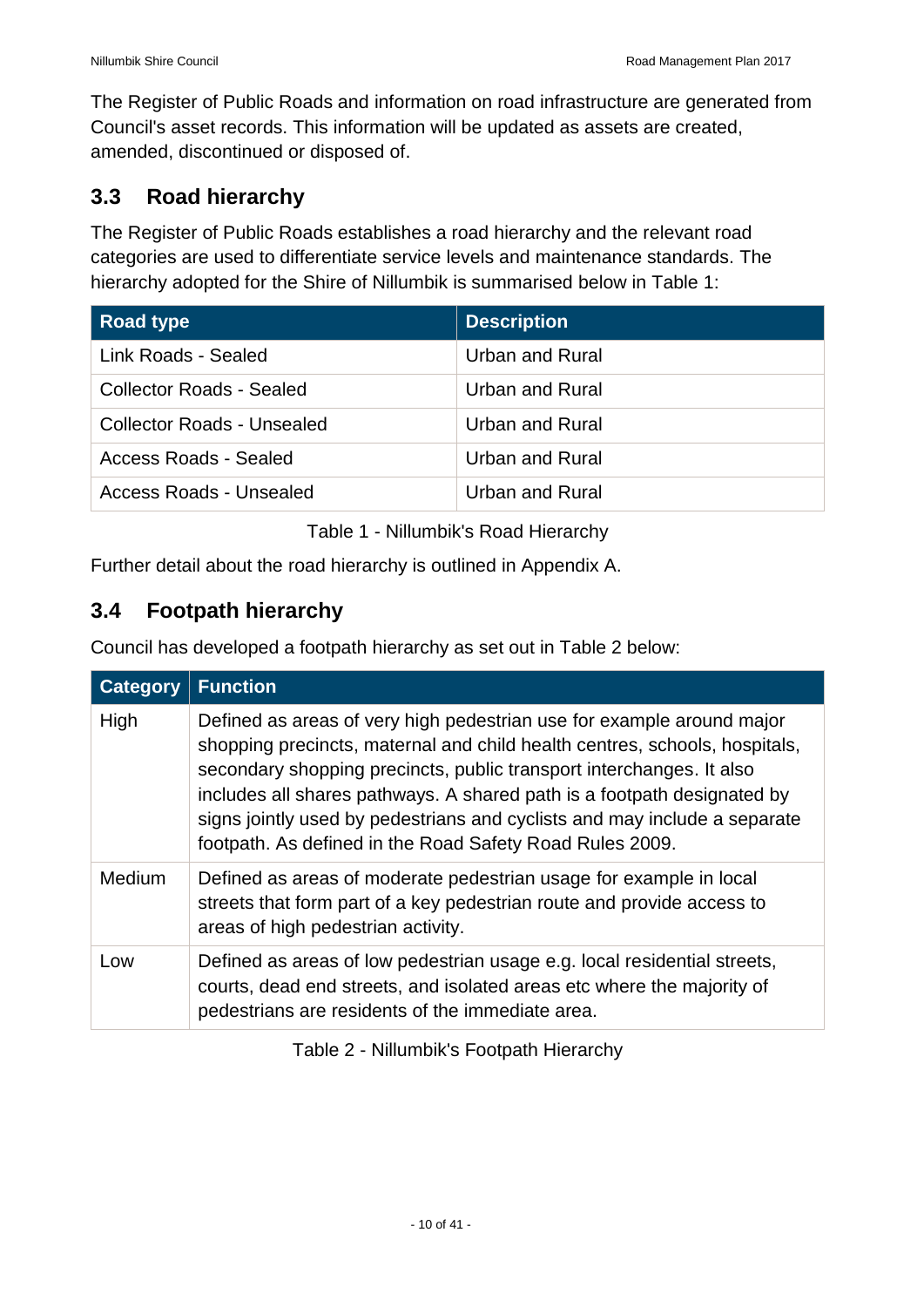#### <span id="page-10-0"></span>**3.5 Codes of Practice**

The Road Management Act 2004 includes provision for the making of Codes of Practice to provide practical guidance for road authorities, service providers and infrastructure managers in the performance of their functions and duties under the Road Management Act 2004. The following Ministerial Codes of Practice may be viewed on the VicRoads [website:](https://www.vicroads.vic.gov.au/) [www.vicroads.vic.gov.au](http://www.vicroads.vic.gov.au/)

- Operational Responsibility for Public Roads: This Code provides guidance in determining the physical limits of operational responsibility between road authorities for the different parts or elements within the road reserve of public roads.
- Clearways on Declared Arterial Roads: This Code provides guidance to VicRoads in the establishment of proper management and consultation processes, particularly with Council, with regard to the implementation of clearways on Declared Arterial Roads.
- Managing Utility and Road Infrastructure in Road Reserves: This Code provides guidance for road authorities and utilities in planning and managing their infrastructure in road reserves.

#### <span id="page-10-1"></span>**3.6 Car parks**

Car parks included in this Plan are those that are identified in Nillumbik's Public Road Register.

Car parks within the road reserve are managed in accordance with this Plan. All other Council-maintained car parks are managed in accordance with Nillumbik's Road Asset Management Plan.

## <span id="page-10-2"></span>**3.7 Bridges and major culverts**

Bridges and major culverts, which form part of a public road within the meaning of the Road Management Act 2004, are included within this Plan. All other bridges and major culverts are managed under Nillumbik's Road Asset Management Plan.

#### <span id="page-10-3"></span>**3.8 Trees and vegetation in road reserve**

There is no requirement under this Plan to inspect and maintain trees and vegetation within the road reserve (refer to Section 107 of the Road Management Act 2004).

All levels of service for inspection, intervention and response relevant to road reserve trees, including trees overhanging the road, can be found in Nillumbik's Tree Management Policy and Tree Management Guidelines.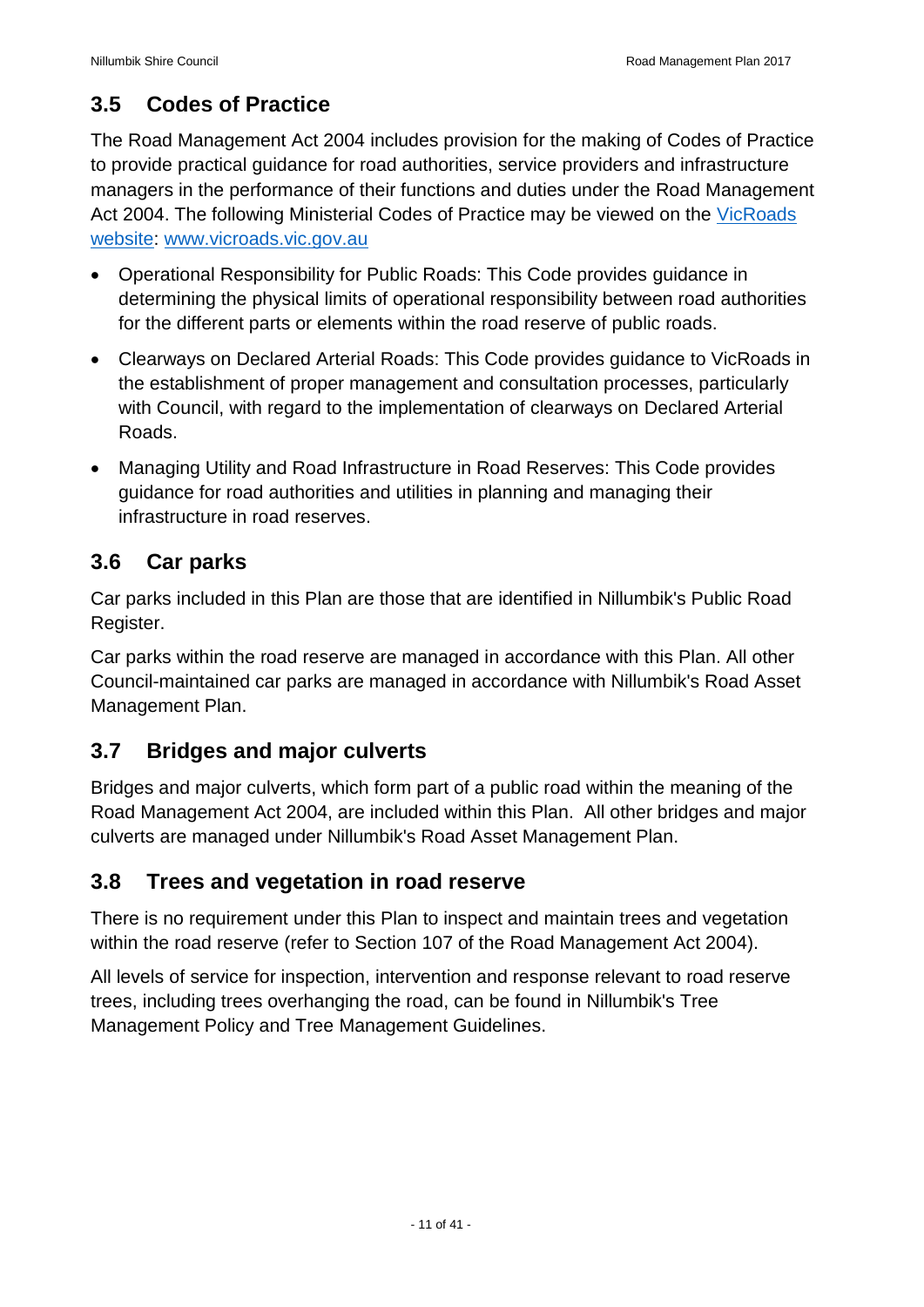#### <span id="page-11-0"></span>**3.9 Boundary roads**

The boundary roads within Nillumbik are listed below:

#### **City of Banyule:**

- Fitzsimons Lane, from Main Road to Yarra River
- Main Road, from Fitzsimons Lane to Bolton Street
- Bolton Street, from Main Road to Bridge Street
- Sherbourne Road, from Bolton Street to Karingal Drive
- Karingal Drive, from Sherbourne Road to Weidlich Road
- Weidlich Road, from Karingal Drive to Progress Road
- Progress Road, from Weidlich Road to Ryans Road
- Ryans Road, from Progress Road to Wind Mill Rise.

#### **City of Whittlesea:**

- Yan Yean Road, from Doctors Gully Road to Arthurs Creek Road
- Ridge Road, from Arthurs Creek Road to Deep Creek Road

#### **Shire of Yarra Ranges:**

Skyline Road

Detailed information on the maintenance agreements between Council and other road authorities regarding the above boundary roads are included in Nillumbik's Road Asset Management Plan.

#### <span id="page-11-1"></span>**3.10 Non Council assets**

Not all areas or all assets within the road reserve are the responsibility of Council and therefore do not require intervention by Council for the purposes of this Plan.

Section 107 of the Road Management Act 2004 states that a road authority does not have a statutory duty or a common law duty to perform road management functions in respect of a public highway which is not a public road or to maintain, inspect or repair the roadside of any public highway (whether or not a public road).

Road related assets that are not included for inspection and repair under this Plan are:

- Declared Arterial Roads. These are the responsibility of VicRoads (excluding some ancillary areas and assets where Council is the Coordinating Road Authority).
- Shared boundary roads that are agreed to be the responsibility of the adjoining municipality
- Bridges/major culverts/overpasses that are the responsibility of other road authorities including Melbourne Water, VicRoads and VicTrack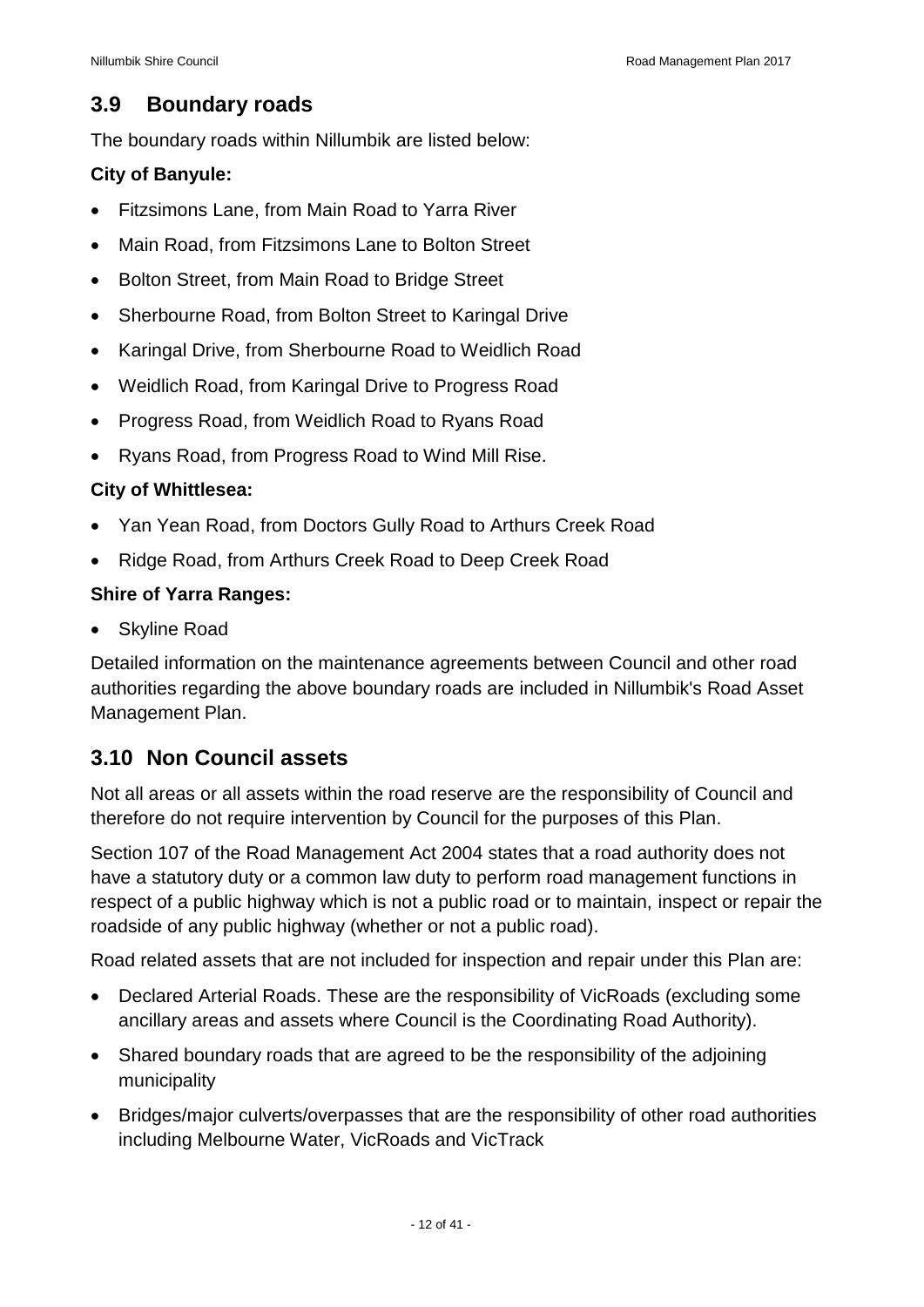• Service Authority infrastructure including:

water supply pipes and fittings; drainage pipes, sewerage pipes and manholes; telecommunications cables, pits and structures; electricity distribution wires, poles and structures; and gas supply pipes and fittings.

Assets and land owned, managed and maintained by other authorities including:

temporary reinstatements to the road and pathways and other road reserve assets, and/or permanent restatements prior to Council certification; and Crown and Service Authority land/easements.

Non-Council street infrastructure including:

VicRoads signage and signal hardware (except for those identified as Council's responsibility and shown on the Public Roads Register);

Bus shelters owned and managed by other authorities;

Privately owned and managed signs including direction and advertising signs; and

Public street lighting (with the exception of some decorative street lighting)

- Car parks (constructed or unconstructed) generally used for car parking purpose that are not in the list of car parks on the Register of Public Roads
- Nillumbik's stormwater drainage system is considered under Nillumbik's Drainage Asset Management Plan
- Roads constructed by others or without Council approval, unformed access tracks for the purposes of local access or un-constructed right of ways that are not listed on the Register of Public Roads
- Road reserves which are unconstructed and do not have any road of the type referred to in Section 107 of the Road Management Act 2004
- All footpaths (formed and unformed) outside the road reserve which are not defined as recreational trails within the Nillumbik Trail Strategy
- Nature strips and infill areas within urban areas (the residual areas between the edge of the road or back of the kerb and the property boundary) not occupied by the pathway. It is acceptable practice that residents maintain these areas (generally grassed nature strips) as an extension of their garden.
- Street trees and landscaped garden beds located on the road reserve that are maintained by Council.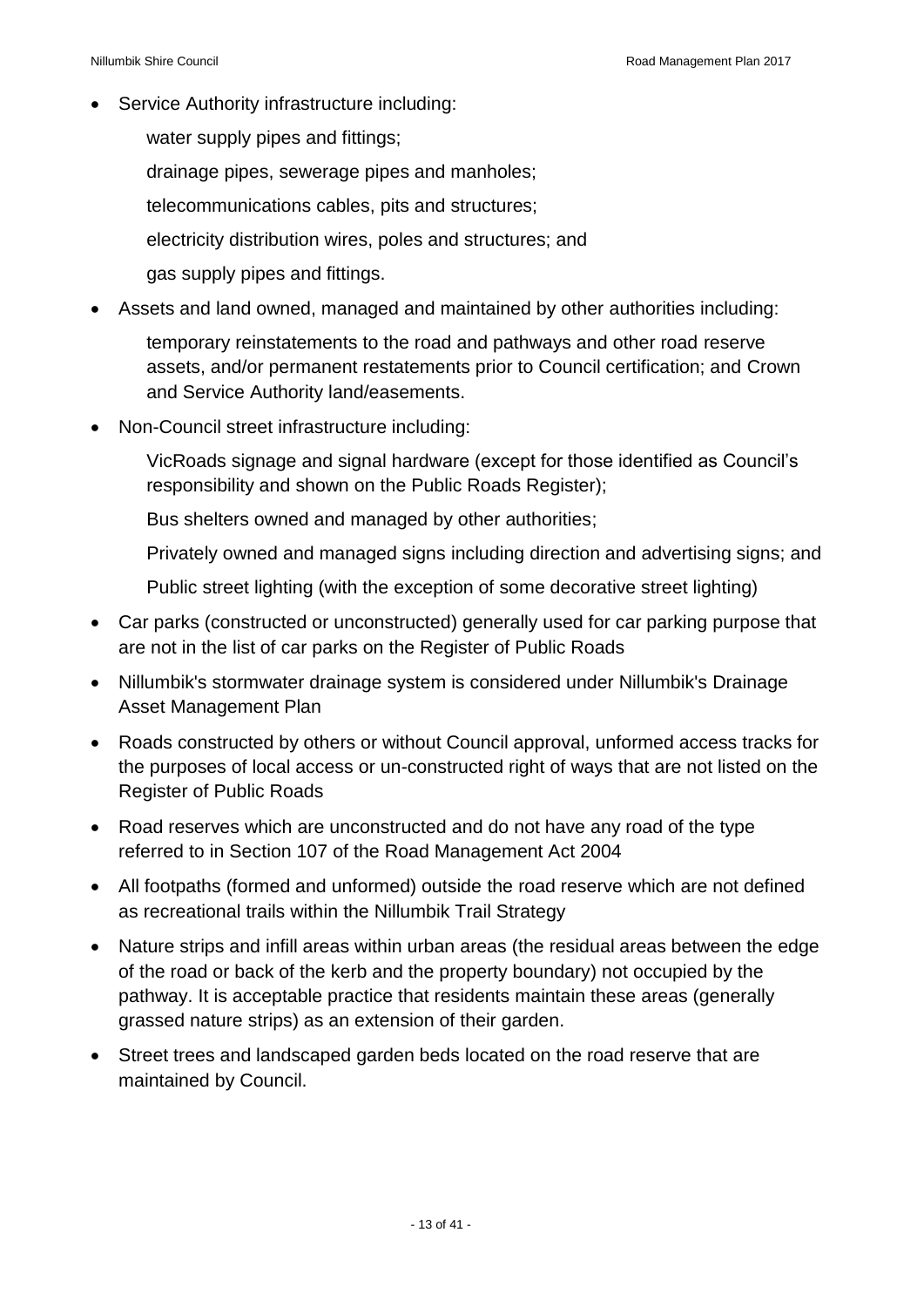The following are considered privately owned and managed assets:

- Vehicle crossovers and driveways. Council is responsible for the component of footpath which runs continuously through the crossover.
- Culvert pipes which form part of the vehicle crossover. This includes keeping the culvert opening free of debris.
- A pathway providing access from private property to a public road.
- Single property stormwater drains constructed within the road reserve from the property boundary to a discharge outlet in the kerb, open drain or an underground drain.

## <span id="page-13-0"></span>**4 Exceptional circumstances**

Nillumbik Shire Council (Council) will make every effort to meet its commitments under this Road Management Plan (Plan). However, there may be situations or circumstances that affect Council's business activities to the extent that it cannot deliver on the levels of the service. These include but are not limited to: natural disasters such as fires, floods or storms, or a prolonged labour or resource shortage due to a need to commit or redeploy Council staff and/or equipment elsewhere.

In the event that the Chief Executive Officer (CEO) of Council has considered the impact of such an event on the limited financial and other resources of Council and the Council's other competing priorities and budgetary constraints (whether or not in conjunction with the Council) and has determined that any standards or requirements in the Plan cannot be adequately met, then pursuant to and reliant on the principals set out in Section 83 of the Wrongs Act 1958, the CEO will write to the Council officer in charge of this Plan and inform them which levels of service are to be varied or suspended.

Continual assessment of the event(s) will be undertaken to determine when the levels of service in this Road Management Plan will be reinstated. All decisions are to be made in consultation with the CEO.

Council will communicate to residents the variation or suspension of the levels of service in this Plan with reference to how the work will been prioritised, the anticipated period for which it will apply and when normal duties resume.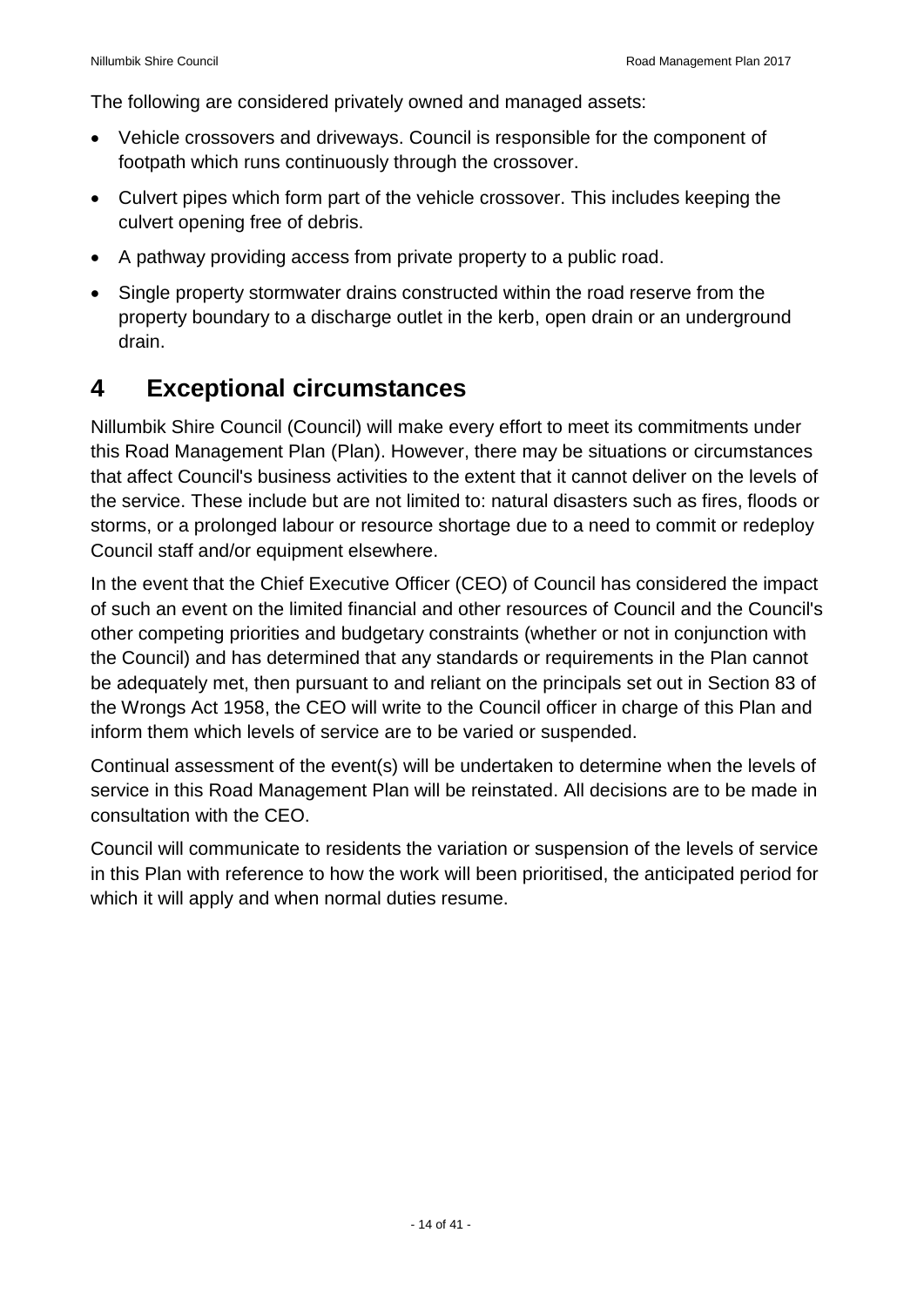## <span id="page-14-0"></span>**5 Levels of service**

The levels of service specified within this Road Management Plan (Plan) indicate how Nillumbik Shire Council (Council) will inspect, maintain and repair the road network from the time of its publication.

Refer to Appendix B, C and D which detail the levels of service subject to this Plan.

These levels of service have been determined by balancing the economic, social, safety and environmental expectations of the community with consideration of the funding and resource allocation available to Council and the management of risks associated with roads and footpaths.

#### <span id="page-14-1"></span>**5.1 Inspections**

Inspection processes are required for competent management of the road network assets. Council has implemented five categories of inspection, titled; hazard, defect, condition, night and incident for the purposes of managing risks associated with the road and footpath network. The purpose and reporting requirements for each inspection type is detailed in Appendix E.

Hazard inspections are undertaken following the report of a hazard from a customer. These inspections are to be undertaken within four to 48 hours of receipt of the request, dependant on the nature of the hazard. Refer to Appendix D.

Defect, Condition and Night inspections are proactive in nature and are undertaken on a scheduled basis. The inspection schedule for Defect, Condition and Night inspection can be viewed in Appendix B and C.

Where bulk inspections have been undertaken in place of the normal scheduled inspection program and typical defect response times cannot be achieved, a detailed rectification program will be developed to address the defects identified. The program will reflect available resources, funding, associated hierarchy and risk and be developed immediately following the bulk inspections. Approval to implement the program will be sought through Council's Executive Management Team.

#### <span id="page-14-2"></span>**5.2 Intervention levels and response timeframes**

The levels of service relating to defects and hazards subject to this Plan are summarised in Appendix D. These levels of service comprise the following:

- a. the task or work expected to be undertaken
- b. the intervention limits applied for defects and hazards
- c. the response time applied to rectify the defect or hazard.

This Plan acknowledges the importance of understanding and monitoring the linkage between workload indicator and intervention action. A substantial increase in area of pavement to be maintained can materially impact upon intervention action (and citizen satisfaction and duty of care requirements) if not accompanied by a comparable increase in budget allocation or productivity improvement.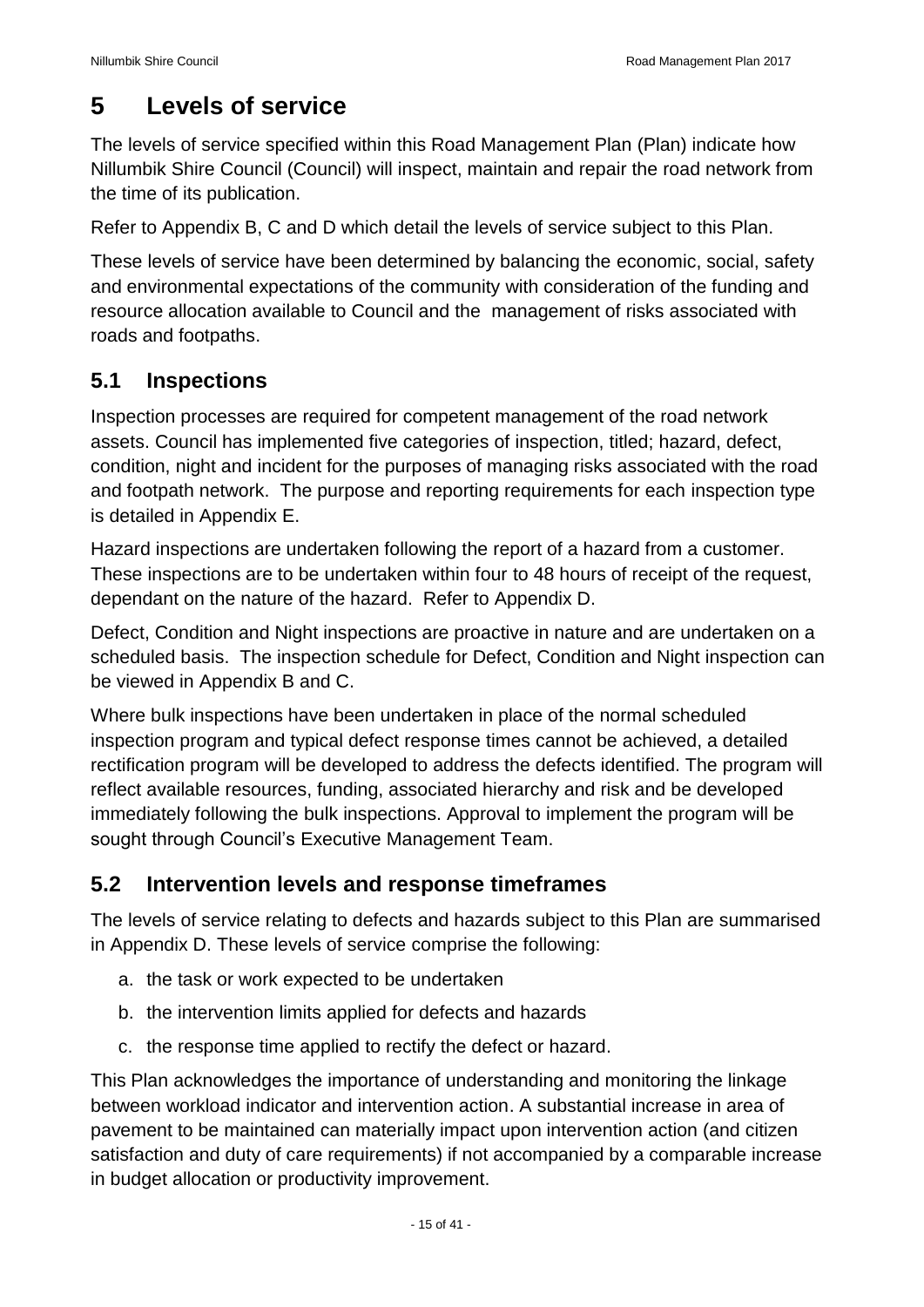The standards of maintenance detailed in this Plan are considered reasonable in the context of the provisions of the Road Management Act 2004.

#### <span id="page-15-0"></span>**5.3 Community consultation**

As part of the implementation and review process of the Plan, Council undertakes community consultation in accordance with Section 54(5) of the Road Management Act 2004.

Further to this, research into the needs of the community includes consideration of:

- community and/or user satisfaction survey
- state and federal policy / data
- community and industry trends.

#### <span id="page-15-1"></span>**5.4 Risk assessment**

The levels of service, as outlined in this Plan, have been determined in accordance with the principles of Australian Standard AS/NZS 31000 – Risk Management.

#### <span id="page-15-2"></span>**5.5 Standards for construction, expansion, upgrading, renewal and refurbishment**

The standards for construction of new road assets and for the expansion, upgrading, renewal and refurbishment of existing road assets will be in accordance with Council's Road Asset Management Plan, with consideration of industry and local standards, Council's specifications and standard drawings.

## <span id="page-15-3"></span>**6 Financial resources**

#### <span id="page-15-4"></span>**6.1 Budget provisions**

The commitments and obligations specified in this Road Management Plan are matched to the financial resources available to deliver those commitments and obligations as set out in the Council Plan and Council Budget. To achieve and sustain acceptable standards for service for the local road asset, Nillumbik Shire Council (Council) is required to commit annual funding adequate to provide for regular and responsive maintenance and for timely renewal or replacement of the asset.

The financial resources allocated for works on local roads and pathways are considered reasonable having regard to the overall service delivery priorities of Council.

#### <span id="page-15-5"></span>**6.2 Other sources**

Road works can be funded from sources other than those provided directly by Council. These can include Special Rate Schemes and Special Charge Schemes, Developer Contribution Schemes and direct funding by developers for provision of the original asset and upgrading of road infrastructure affected by development.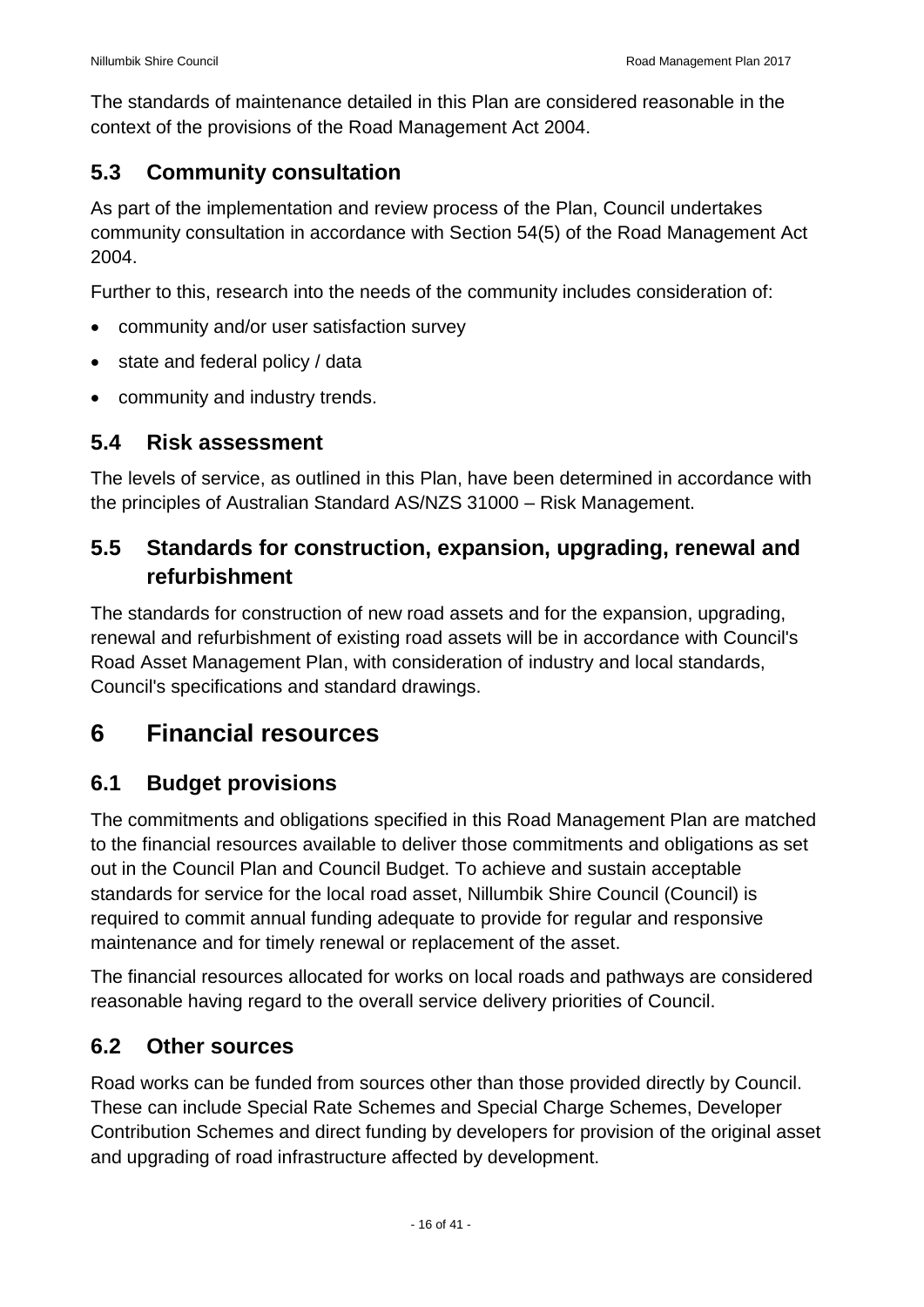The following grants and funding programs also provide opportunity for Council to undertake road-related projects:

- Victorian Grants Commission
- Black Spots program
- Roads to Recovery program

## <span id="page-16-0"></span>**7 Management systems**

#### <span id="page-16-1"></span>**7.1 Establishing works priorities**

Nillumbik Shire Council (Council) will establish works priorities in accordance with its programmed and reactive maintenance schedules taking into account its duty to inspect, maintain and repair public roads and footpaths.

#### <span id="page-16-2"></span>**7.2 Responsibilities for Road Management Plan implementation**

The Chief Executive Officer (CEO) has responsibility for assigning the roles and responsibilities of the appropriate Council officers for the purposes of implementing the requirements of the Road Management Act 2004 and this Road Management Plan (Plan). Duties to be undertaken by Council officers shall include but are not limited to those set out in Schedule 7 of the Road Management Act 2004*.* The CEO shall ensure that key personnel responsible for implementing the provisions of this Plan have the appropriate training and experience and are provided with adequate resources to undertake their roles and responsibilities in an effective manner. The roles and responsibilities shall be in line with Council's organisational structure.

#### <span id="page-16-3"></span>**7.3 Reactive and programmed works**

Council operates a Service Request System to log and track requests from any member of the public that is reporting a defect, hazard or other matters requiring repair or maintenance. Service requests have predetermined response times and community service delivery targets.

The processes and systems provide for the recording of:

- the defect, hazard or issue requiring attention
- the location of the reported issue
- name and address of person reporting the defect, hazard or issue
- the anticipated completion date of the works
- the date the service request was completed.

Programmed inspections are recorded electronically using mobile devices. Work orders are issued for any works received either through the Service Request System or the Asset Management System for repair and tracking. A flowchart of each system is included in Appendix F.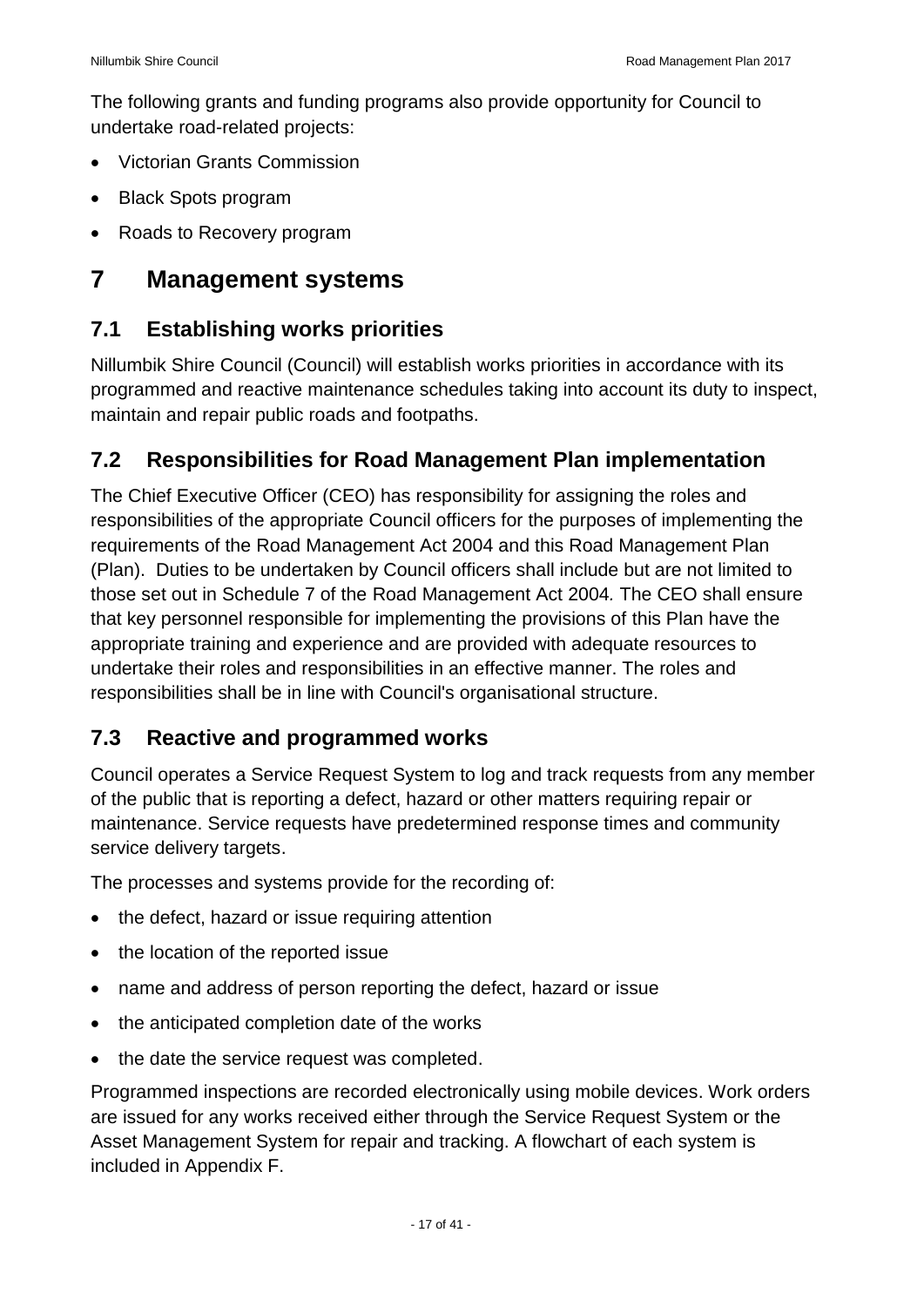These systems and procedures are subject to regular review and updated as part of Council's commitment to the continuous improvement process.

#### <span id="page-17-0"></span>**7.4 Safety at worksites**

All construction and maintenance work on local road assets will be undertaken in accordance with the relevant occupational, health and safety legislation, codes of practice and Council's SafetyMap procedures.

#### <span id="page-17-1"></span>**7.5 Duty to inform service provider or infrastructure manager**

If, in the course of meeting its obligations under this Plan, Council becomes aware of an issue with non-road infrastructure for which a service provider or infrastructure manager is responsible, Council will convey that information to the relevant service provider or infrastructure manager within three business days of Council becoming aware of the aforementioned situation. Issues may include non-road infrastructure that:

- is not in the location shown in the relevant records
- appears to be in an unsafe condition
- appears to be in need of repair or maintenance.

#### <span id="page-17-2"></span>**7.6 Notice of incidents**

As soon as practicable, but in no case longer than 14 calendar days of receiving notice of an incident under Section 115 of the Road Management Act 2004, Council will cause an incident inspection to be carried out by a suitably qualified person and a condition report to be prepared. Any condition report prepared should include:

- a statement of the condition of the road or infrastructure
- photographs, where appropriate, showing the condition of the incident site
- reference to the relevant sections of this Plan
- reference to any relevant Council policy or policy decision
- reference to the latest inspections, (hazard, defect, night or condition) or other reports relating to the incident site
- a summary of inspections, maintenance and repairs to that part of the road or infrastructure conducted within the previous annual.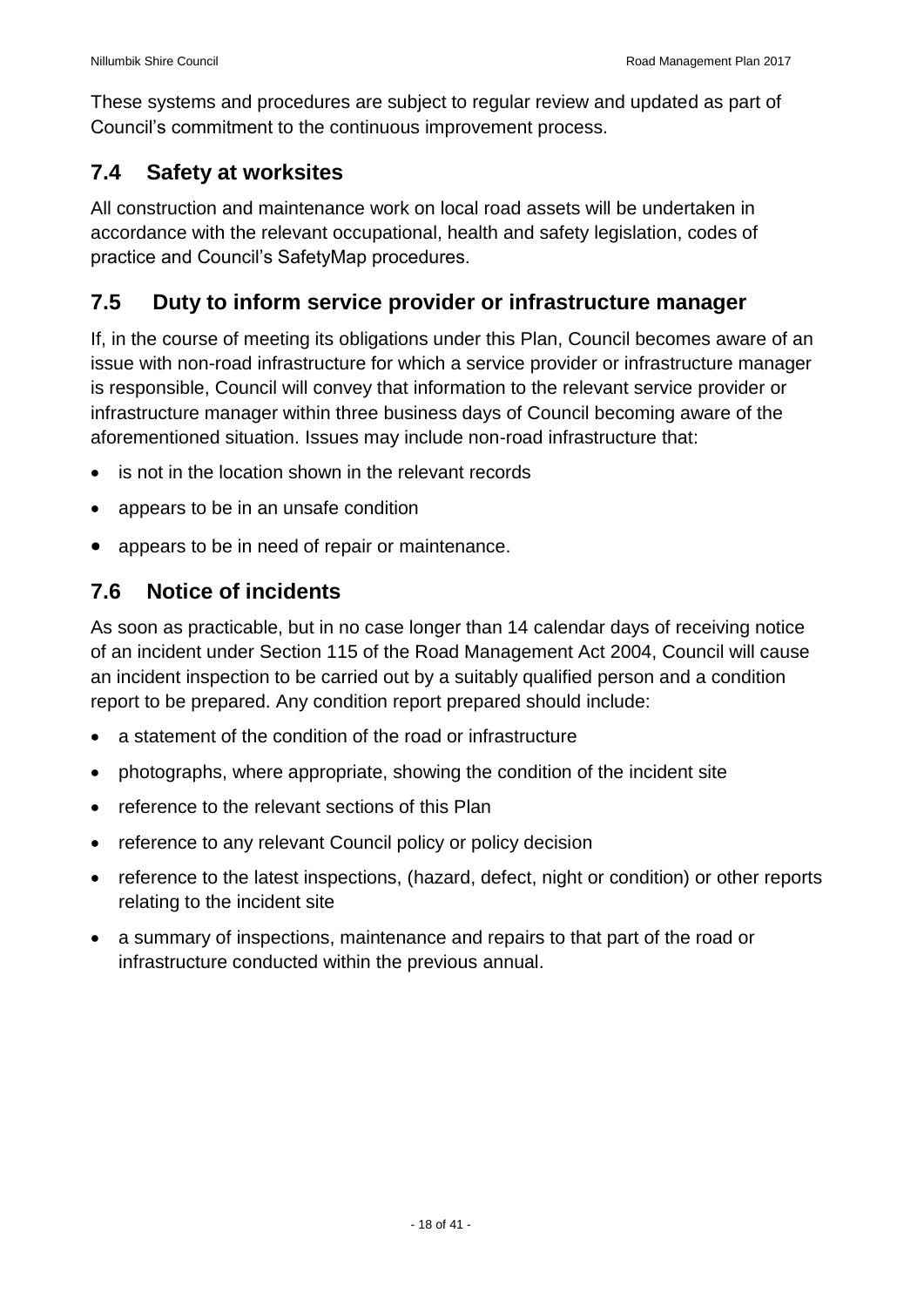## <span id="page-18-0"></span>**8 Asset Management Strategy**

This Road Management Plan forms an integral part of Nillumbik Shire Council's (Council) Asset Management Strategy and recognises the complex linkage between the effective management of road assets and the standard of maintenance specified in this Road Management Plan. Council is progressively updating its Asset Management System through a continuous improvement program.

#### <span id="page-18-1"></span>**8.1 Transport and infrastructure management**

Council develops a four-year Council Plan, which includes the strategic direction and objectives and strategies for achieving these objectives over the life of the document. The Council Plan also includes the vision and goals to be met by the organisation and is reviewed annually. The Road Management Plan aims to meet the objectives set within the Council Plan. The Council Plan objectives are also incorporated into Council's strategic asset management documents.

#### <span id="page-18-2"></span>**8.2 Road Asset Management Plan**

A Road Asset Management Plan has been developed by Council in accordance with the requirements of the International Infrastructure Management Manual (IIMM) 2011 and with regard to Austroads Integrated Asset Management Guidelines for Road Networks (AP-R202) 2002. The Road Asset Management Plan supports and complements this Road Management Plan.

#### <span id="page-18-3"></span>**8.3 Management of road asset**

If the effective management of a road asset is not achievable, the level of maintenance effort and/or standard of maintenance may need to be varied, for example:

- the maintenance levels may need to increase if the intervention levels or standard of maintenance, as specified in this Road Management Plan, are to be retained as the underlying condition of the road regresses
- due to budgetary constraints, the intervention levels and/or standards of maintenance may need to be varied to match the deteriorating condition of the road, in which case this Road Management Plan will need to be amended accordingly.

Similarly, changes in level of service may impact upon the maintenance levels required and/or standard of maintenance.

Where changes are proposed to this Road Management Plan it must be undertaken in accordance with the Road Management Act 2004 and its Regulations.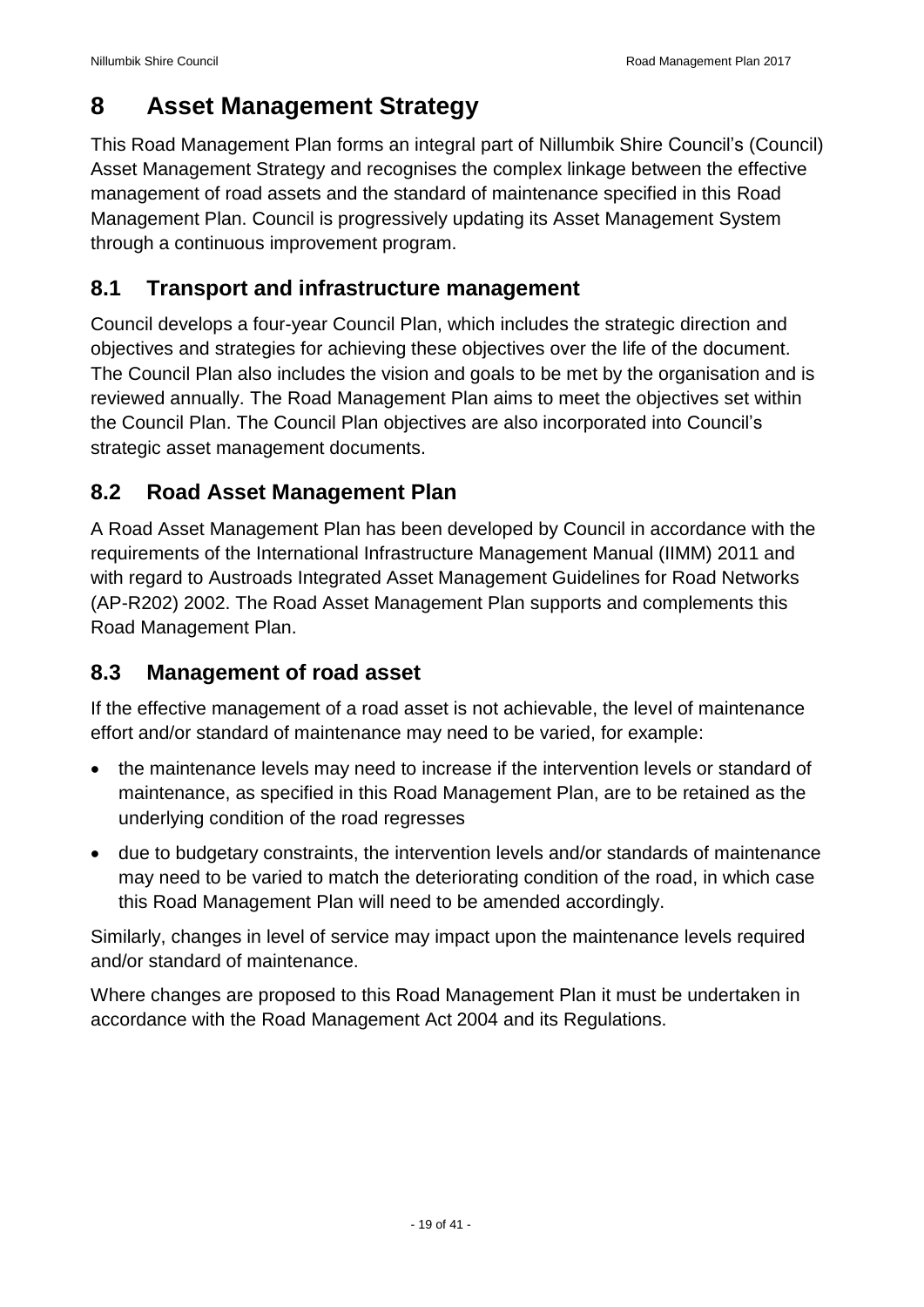## <span id="page-19-0"></span>**9 Performance management and review**

#### <span id="page-19-1"></span>**9.1 Performance monitoring**

Performance monitoring is undertaken on a regular basis generally as follows:

- Monthly meetings of the relevant departments to review day-to-day operations. Managers oversee implementation of the various maintenance programs
- Fortnightly meetings of the Capex (capital expenditure) Working Group which manages implementation of the Capital Works Program
- Weekly meetings between responsible staff to review the various maintenance programs, including handling of correspondence, programming of works, occupational health and safety (OHS) and other matters
- Daily meetings with works crews to track the progress of the works program and to discuss resourcing, OHS and other matters.
- Council's Annual Report to report on performance against the stated levels of service within this Road Management Plan.

Performance monitoring is based on key performance indicators which align to the levels of service outlined in this Road Management Plan.

#### <span id="page-19-2"></span>**9.2 Audits**

Council supervisors undertake auditing of completed works, both maintenance and capital, to ensure that the works are being delivered to the specified standards. Council also undertakes condition audits for the purposes of reviewing asset condition and meeting statutory obligations.

Noncompliance reports are available within Council's Asset Management System and are used to monitor the delivery of service levels adopted by Council for its road and footpath network assets.

#### <span id="page-19-3"></span>**9.3 Road Management Plan review**

The Road Management Plan (Plan) is intended to be a dynamic document and, as such, there is a need for regular review, refinement and improvement. This will ensure that the Road Management Plan is in accordance with responsible asset management, changing technology, climatic conditions and, in particular, Council and community requirements and expectations.

It is proposed that following each Condition inspection cycle, the Plan will be reviewed and amended (if required) to reflect any significant changes in the condition of the road and footpath network. Any revised Plan would be subject to the consultation and approval processes as detailed in the Road Management Act 2004.

Any review of the Plan will, in addition to that set out above, have regard to:

asset performance following delivery of the maintenance program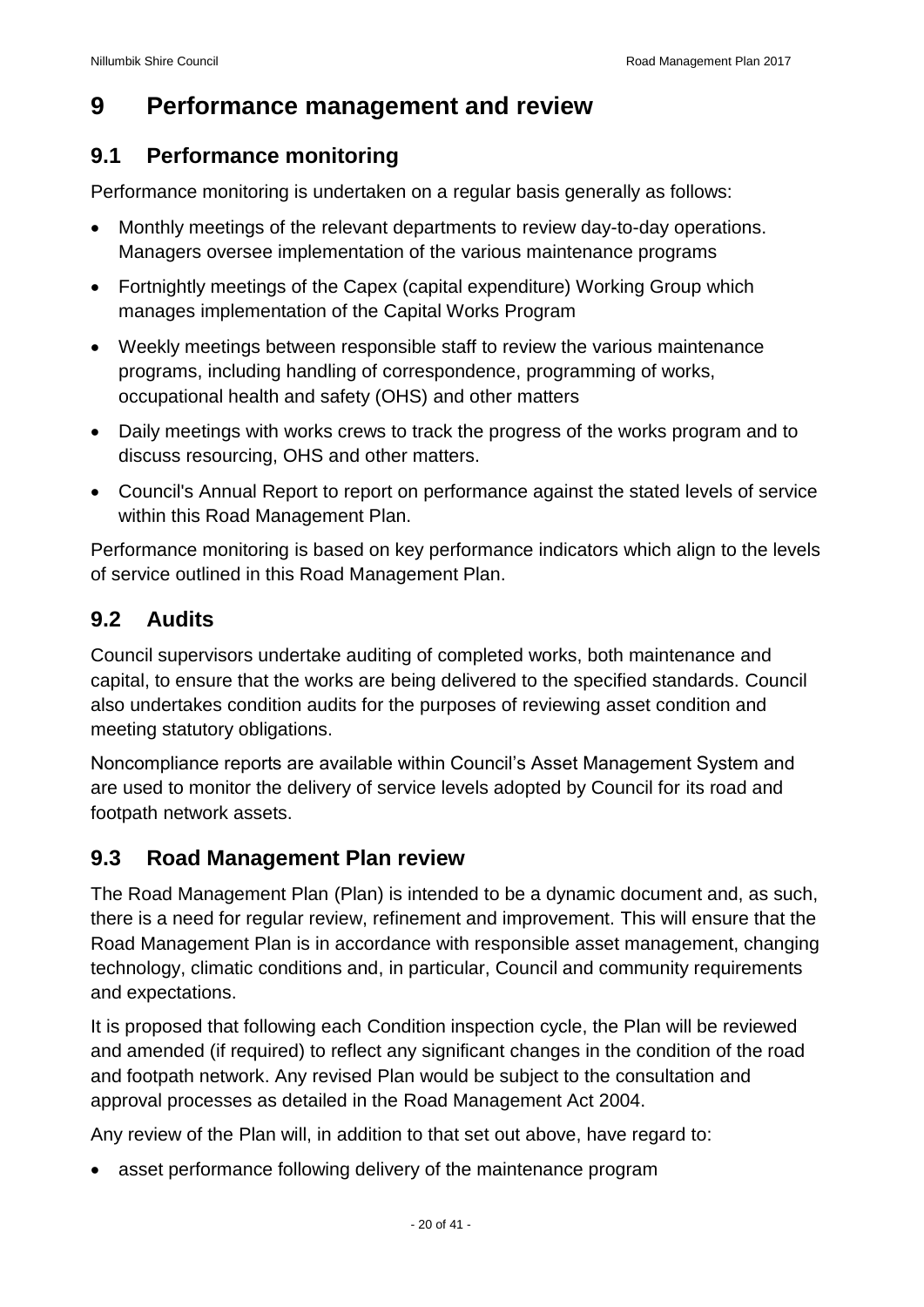- the level of achievement of asset management strategies against the expected benefits to road users, stakeholders and the community
- the consideration of any external factors that is likely to influence the contents of this Road Management Plan.

## <span id="page-20-0"></span>**10 Supporting documents**

The documents in Section 10.1, whilst they do complement, do not form part of the Road Management Plan. All supporting documents may change from time to time to reflect changes in Council policy, legislative changes, and operational changes or as a result of audit findings.

#### <span id="page-20-1"></span>**10.1 Technical references**

- Risk Management Standard, AS/NZS ISO 31000
- International Infrastructure Management Manual (IIMM) 2011
- CMP Road Reserve Risk Management Statement of Principles 2002
- Ministerial Code of Practice Road Management Plans, September 2004
- Code of Practice for Management of Infrastructure in Road Reserves 2008

#### <span id="page-20-2"></span>**10.2 Appended documents**

**Appendix A**: Road Hierarchy

**Appendix B and C:** Nillumbik Programmed Inspection Frequencies

**Appendix D**: Defect and Hazard Intervention Levels

**Appendix E**: Asset Inspection Details

**Appendix F**: Service Request and Asset Management System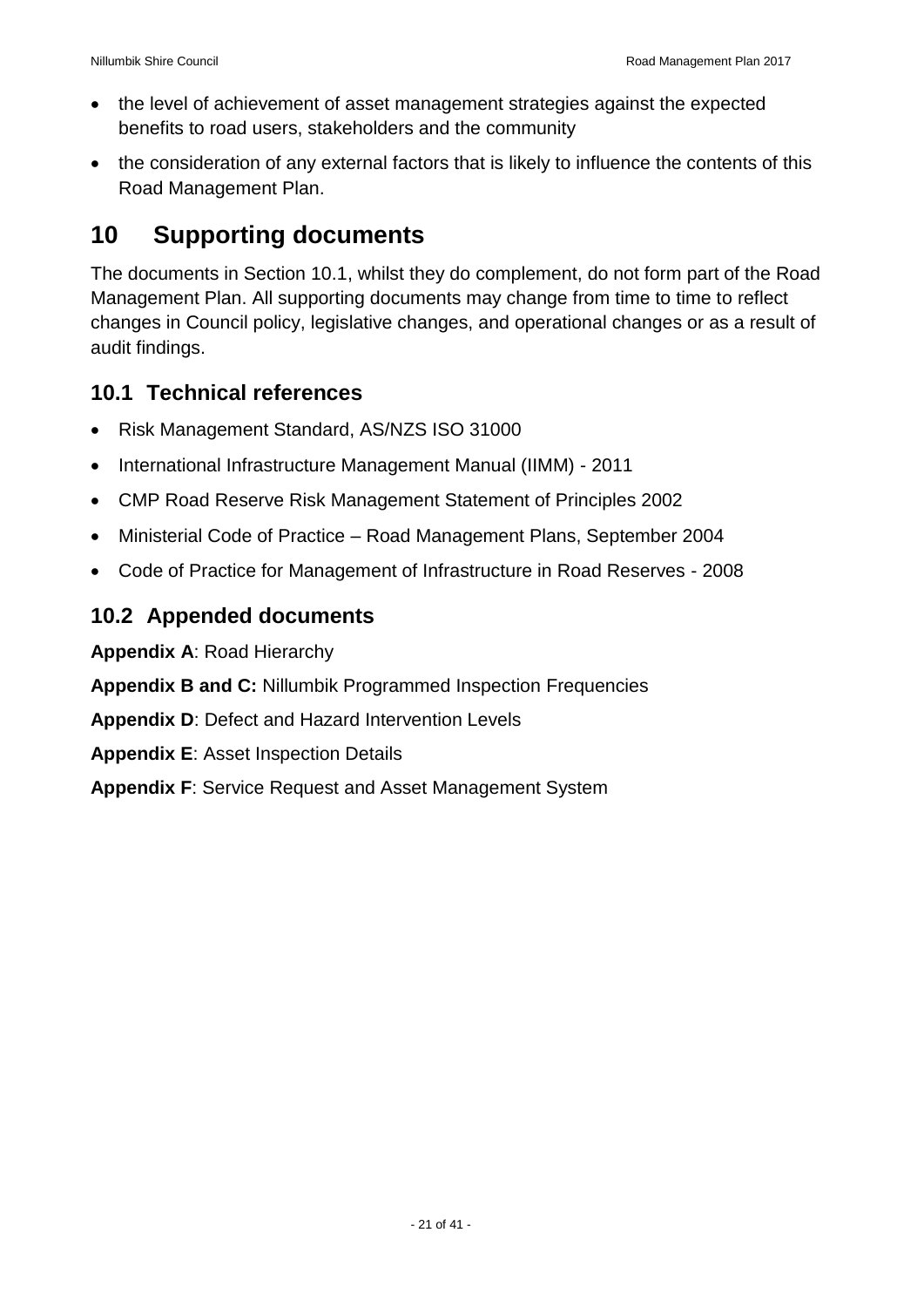# <span id="page-21-0"></span>Appendix A: **Road Hierarchy**

| <b>Road Category</b>   | <b>Road Function</b>                                                                                                      |
|------------------------|---------------------------------------------------------------------------------------------------------------------------|
| <b>Urban Link</b>      | Supplements the Arterial Road network in providing for through<br>traffic movement                                        |
|                        | Cater for through traffic and heavy vehicles<br>$\bullet$                                                                 |
|                        | Target minimum speed limit of 60 km/h.<br>$\bullet$                                                                       |
| <b>Rural Link</b>      | Supplement the Arterial Road network in providing for through<br>traffic movement.                                        |
|                        | Linkage between areas of significance that may not be served by<br>the Arterial Road network.                             |
|                        | Cater for through traffic and heavy vehicles.                                                                             |
|                        | Target speed limit 80 km/h                                                                                                |
| <b>Urban Collector</b> | Important local roads whose function is to distribute traffic<br>$\bullet$<br>between Arterial Roads and / or Link Roads. |
|                        | May carry limited through traffic generally from the surrounding<br>area (less than 4,000 vehicle per day desirable)      |
|                        | Speed limit generally 50 km/h                                                                                             |
|                        | Potential bus route.                                                                                                      |
| <b>Rural Collector</b> | Important local roads whose function is to distribute traffic<br>between Arterial Roads and / or Link Roads               |
|                        | May serve as links between lightly populated localities that are not<br>serviced by arterial roads.                       |
|                        | May carry limited through traffic, generally from the surrounding<br>area.                                                |
|                        | Target speed limit 70 to 80 km/h.                                                                                         |
| Urban Access           | Provides direct access for abutting land owners or occupiers                                                              |
| <b>Street</b>          | Dissuade high speed                                                                                                       |
|                        | Dissuade through traffic                                                                                                  |
|                        | Dissuade heavy vehicles (but must be able to access in the case<br>of deliveries or emergency).                           |
|                        | Target speed limit 50 km/h.                                                                                               |
| <b>Rural Access</b>    | Provides direct access for abutting land owners or occupiers.                                                             |
| Road                   | Intended for predominantly local traffic.                                                                                 |
|                        | Target speed limit 50 to 70 km/h                                                                                          |
|                        |                                                                                                                           |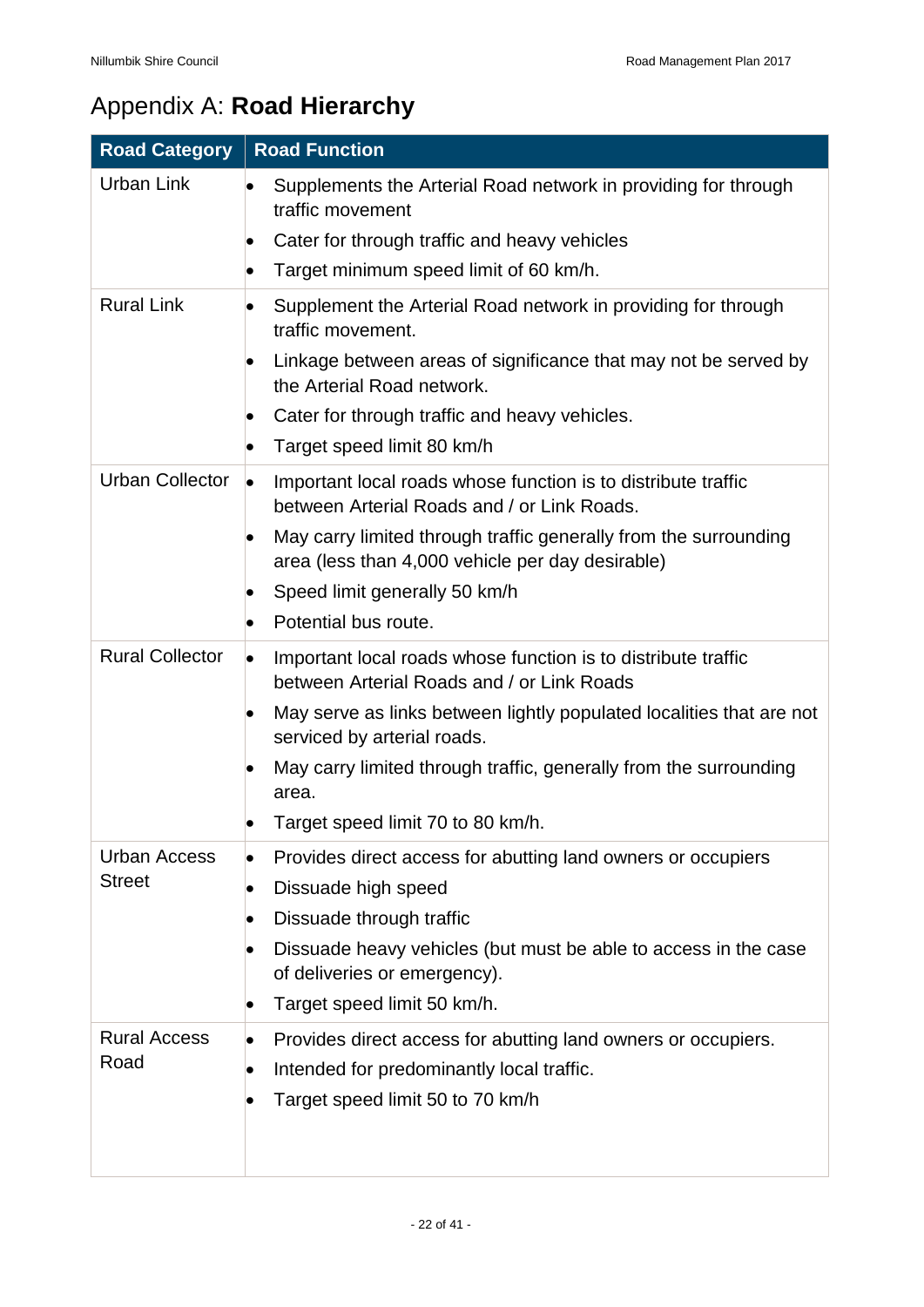| <b>Road Category</b>                                                                                                | <b>Road Function</b>                                                                                                                                        |
|---------------------------------------------------------------------------------------------------------------------|-------------------------------------------------------------------------------------------------------------------------------------------------------------|
| Laneway/Right<br>of Way - treated<br>as an Access<br>Road for the<br>purposes of this<br>Road<br>Management<br>Plan | Provides direct access for abutting land owners or occupiers.<br>Intended solely for access to abutting properties.<br>Low speed environment.               |
| <b>Private Road</b>                                                                                                 | Provides access for abutting land owners or occupiers.<br>$\bullet$<br>May be on private land or road reserve.<br>Not constructed or maintained by Council. |
| Unconstructed                                                                                                       | Unused road reserve.                                                                                                                                        |
| Car park -<br>treated as an<br>Access Road for<br>the purposes of<br>this Road<br>Management<br>Plan                | Car park constructed within road reserve.<br>May be associated with local area shops, etc.                                                                  |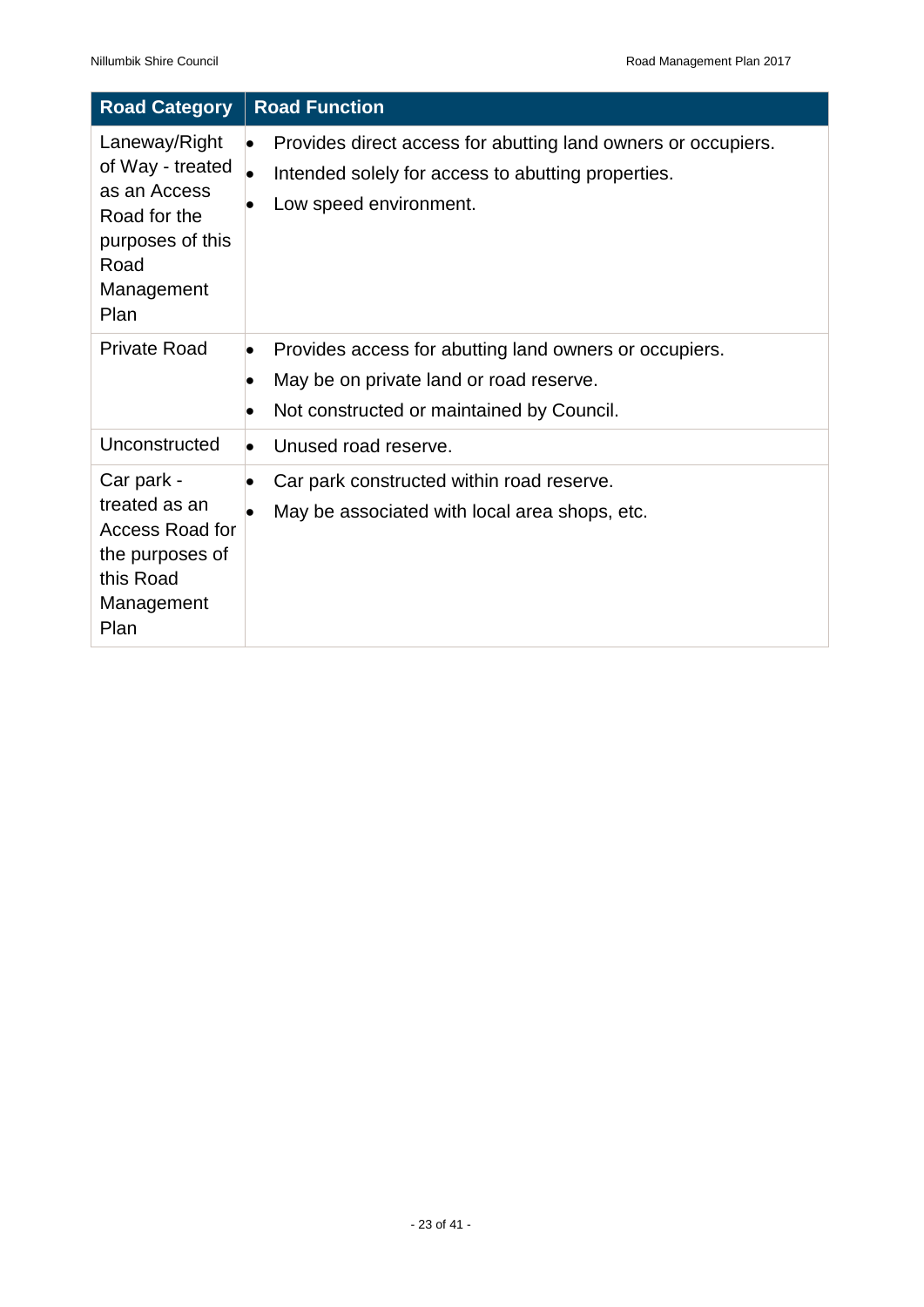| Appendix B: Road Programmed Inspection Frequency |  |  |  |
|--------------------------------------------------|--|--|--|
|--------------------------------------------------|--|--|--|

<span id="page-23-0"></span>

| <b>Sealed Roads</b>                   |                                                     |                    |                                       |  |
|---------------------------------------|-----------------------------------------------------|--------------------|---------------------------------------|--|
|                                       | <b>Condition Audit</b>                              | Defect Inspection  | Defect Inspection                     |  |
|                                       | Link Road, Collector Road and<br><b>Access Road</b> | Link Road          | <b>Collector Road and Access Road</b> |  |
| Pavement                              | 5 years                                             | 6 Monthly          | Annual                                |  |
| Shoulder                              | 5 years                                             | 6 months           | Annual                                |  |
| <b>School Crossings</b>               | N/A                                                 | <b>School Days</b> | <b>School Days</b>                    |  |
| Linemarking and<br><b>Delineators</b> | N/A                                                 | 6 months           | Annual                                |  |
| <b>Guard fence</b>                    | N/A                                                 | 6 months           | Annual                                |  |
| <b>Road Signage</b>                   | N/A                                                 | 6 months           | Annual                                |  |
| <b>Traffic Treatments</b>             | N/A                                                 | 6 months           | Annual                                |  |
| Night Inspections                     | N/A                                                 | 4 years            | 4 years                               |  |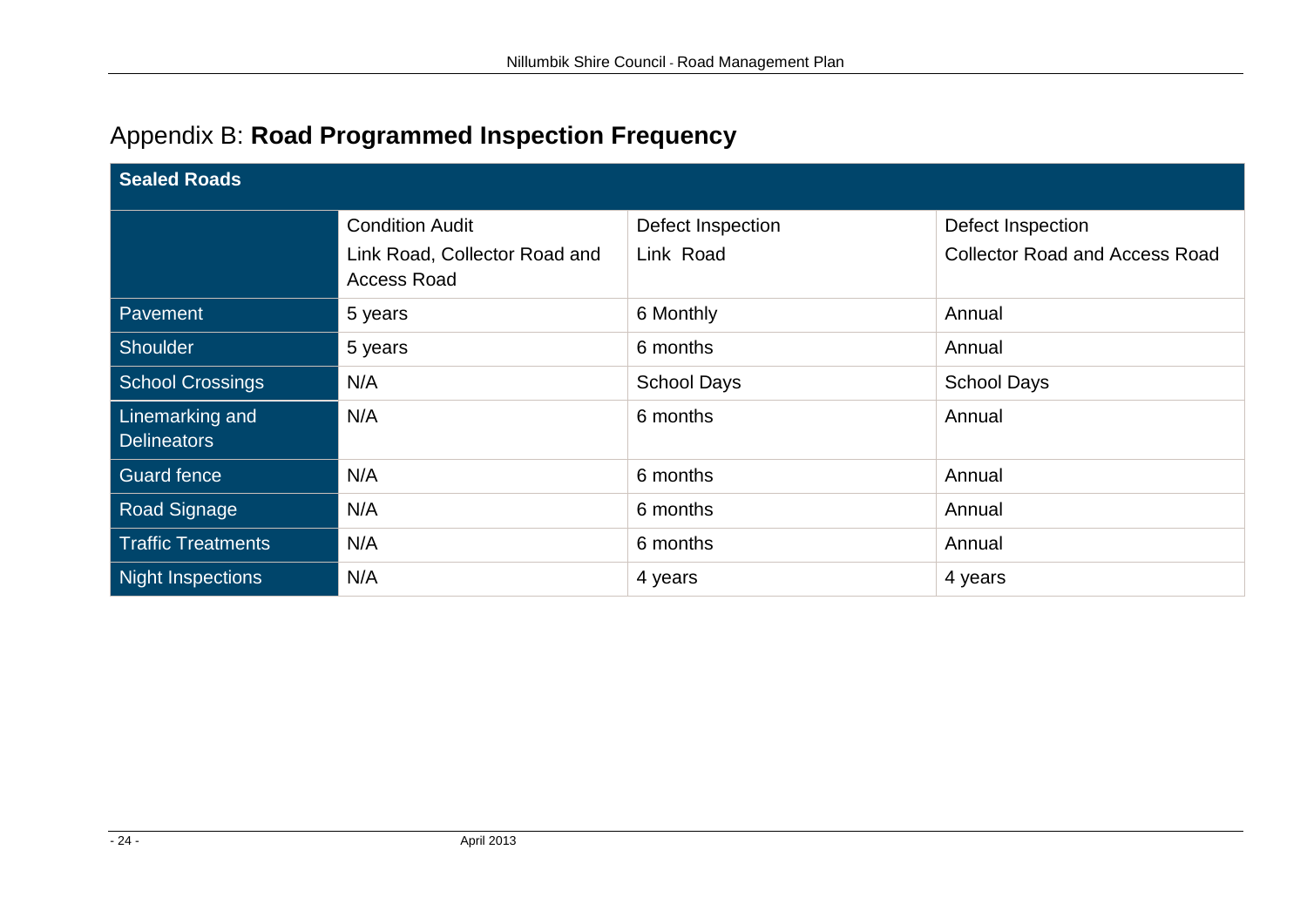| Unsealed Roads              |                                       |                                       |  |
|-----------------------------|---------------------------------------|---------------------------------------|--|
|                             | <b>Condition Audit</b>                | Defect Inspection                     |  |
|                             | <b>Collector Road and Access Road</b> | <b>Collector Road and Access Road</b> |  |
| <b>Pavement</b>             | N/A                                   | Annual                                |  |
| Shoulder                    | N/A                                   | Annual                                |  |
| Delineators                 | N/A                                   | Annual                                |  |
| <b>Guard fence</b>          | N/A                                   | Annual                                |  |
| <b>Road Related Signage</b> | N/A                                   | Annual                                |  |
| <b>Night Inspections</b>    | N/A                                   | 4 years                               |  |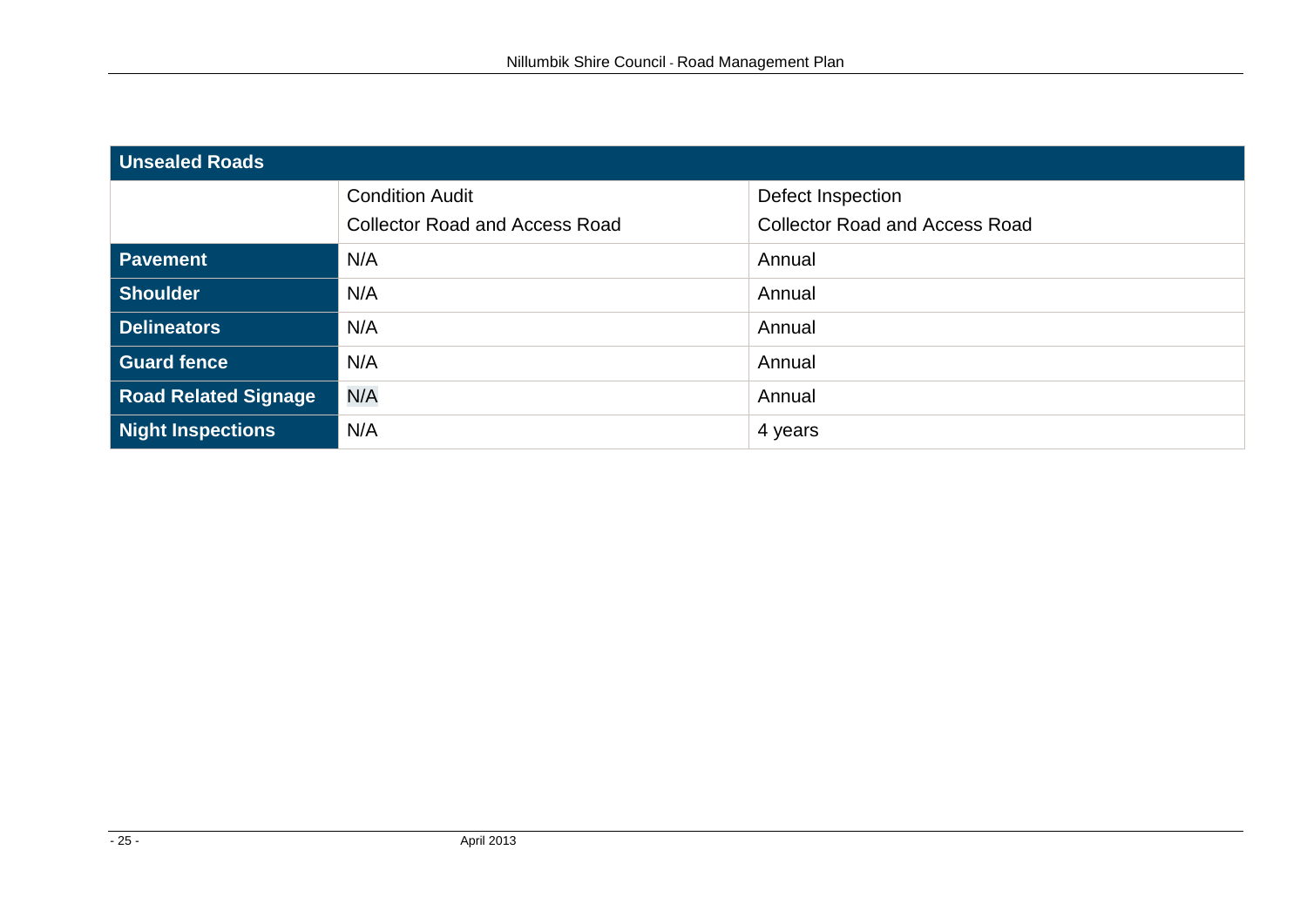## Appendix C: **Footpath Programmed Inspection Frequency**

|        | <b>Condition Audit</b><br><b>Sealed footpaths</b> | <b>Defect Inspection</b><br><b>Sealed footpaths</b> | <b>Defect Inspection</b><br>unsealed footpaths<br>and trails* |
|--------|---------------------------------------------------|-----------------------------------------------------|---------------------------------------------------------------|
| High   | 5 years                                           | 6 months                                            | Reactive                                                      |
| Medium | 5 years                                           | 2 years                                             | Reactive                                                      |
| Low    | 5 years                                           | 2 years                                             | Reactive                                                      |

<span id="page-25-0"></span>\*Note: Where unsealed paths located in the road reserve form part of a recognised trail as defined in the Nillumbik Trail Strategy (NTS), these will be inspected and maintained in accordance with the level of service defined in the NTS.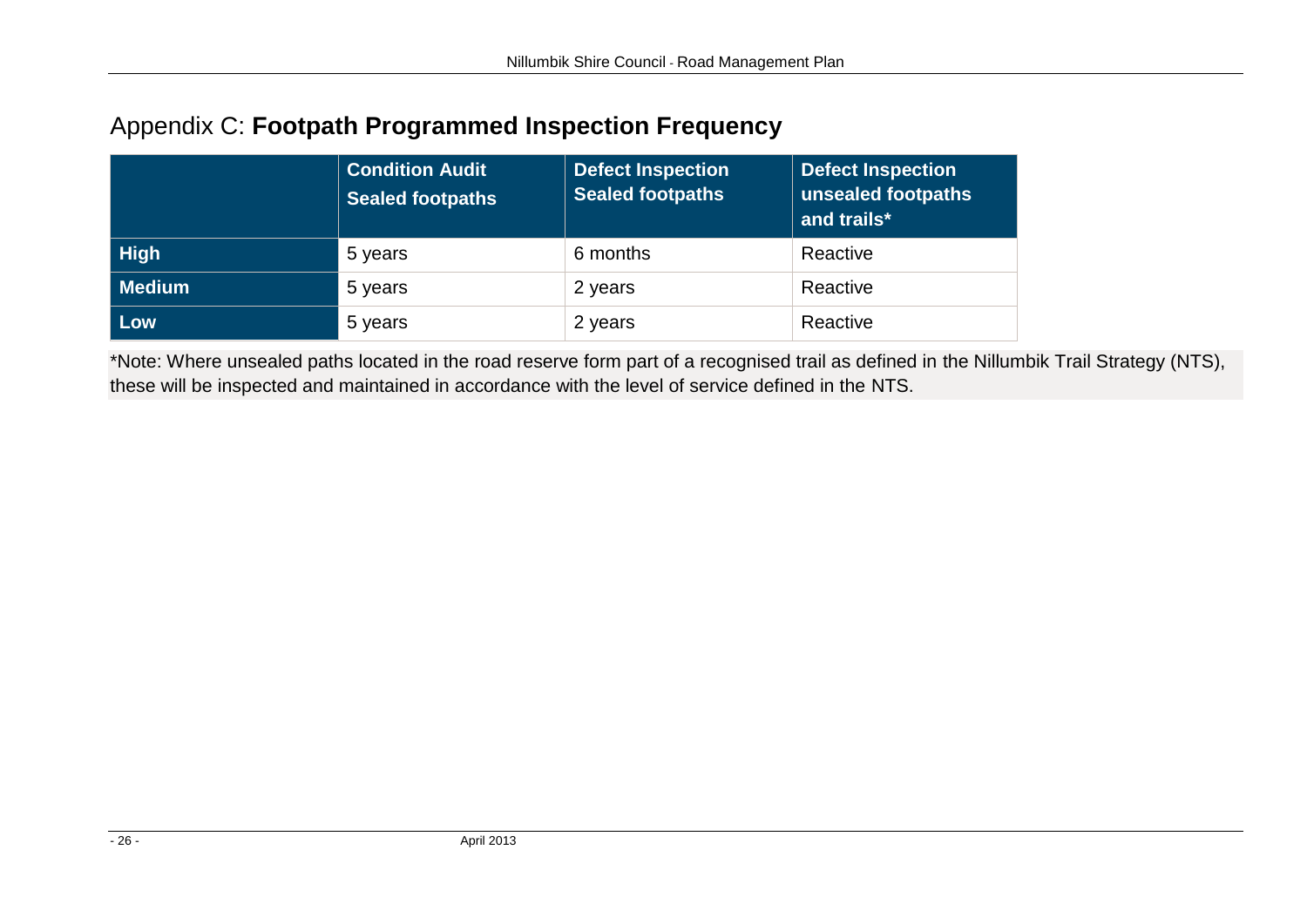## Appendix D: **Defect Intervention Levels, Hazards and Response Times**

## **Road pothole**

This activity covers the reinstatement of bituminous or granular sealed surface for roads and footpaths.

<span id="page-26-0"></span>

| <b>Road Category</b> | <b>Defect Intervention Level</b>                                                  | <b>Response Time</b>   |
|----------------------|-----------------------------------------------------------------------------------|------------------------|
| Link roads           | Depth greater than 50mm and/or diameter 300mm or equivalent<br>lateral dimension. | Rectify within 5 days  |
| Collector roads      | Depth greater than 50mm and/or diameter 300mm or equivalent<br>lateral dimension. | Rectify within 7 days  |
| Access roads         | Depth greater than 50mm and/or diameter 300mm or equivalent<br>lateral dimension. | Rectify within 14 days |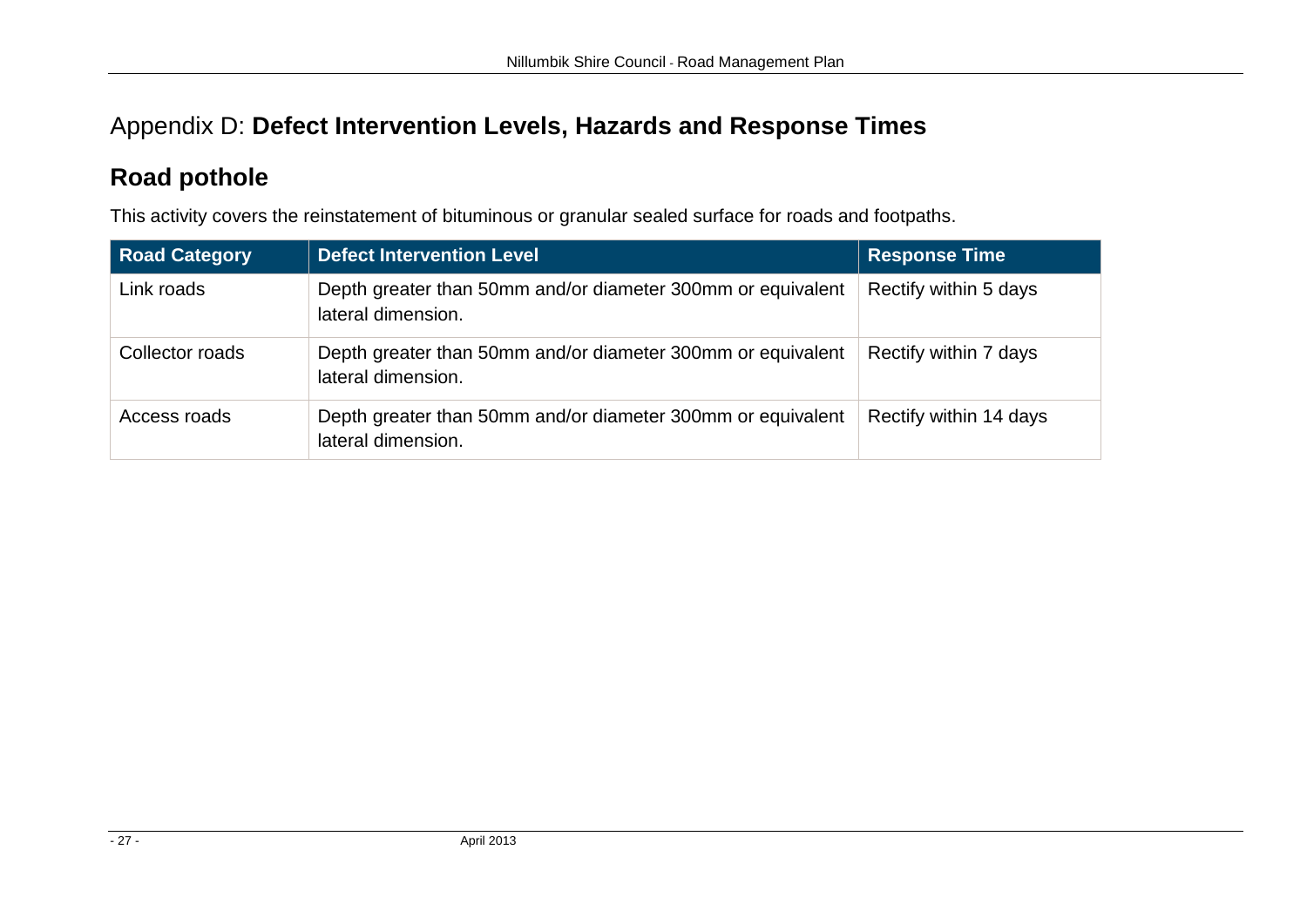## **Grading unsealed roads**

This activity includes the grading and reshaping of unsealed road formations, whether the surfacing comprises imported granular material or the natural subgrade. The activity also includes filling pot holes.

| <b>Road</b><br><b>Category</b> | <b>Defect Intervention Level</b>                                                                                                                | <b>Response Time</b>                                |
|--------------------------------|-------------------------------------------------------------------------------------------------------------------------------------------------|-----------------------------------------------------|
| All                            | Programmed grading works undertaken following an inspection where it is<br>identified that defects exceed the intervention as identified below. | annual                                              |
|                                | Corrugations, roughness or multiple potholes exceeding 75mm deep<br>measured with a 1.2 metre straight edge AND over                            |                                                     |
|                                | . 20% of any length of road greater than 100m OR                                                                                                |                                                     |
|                                | .50% of any length of road up to 100m.                                                                                                          |                                                     |
|                                | Road crossfall is less than or equal to 1 percent over                                                                                          |                                                     |
|                                | . 20% of any length of road greater than 100m OR                                                                                                |                                                     |
|                                | .50% of any length of road up to 100m.                                                                                                          |                                                     |
| Collector                      | Corrugations, roughness or multiple potholes exceeding 75mm deep<br>measured with a 1.2 metre straight edge AND over                            | Affected areas to be<br>rectified within two weeks. |
|                                | 20% of any length of road greater than 100m OR                                                                                                  |                                                     |
|                                | 50% of any length of road up to 100m.                                                                                                           |                                                     |
|                                | Road crossfall is less than or equal to 1 percent over                                                                                          |                                                     |
|                                | 20% of any length of road greater than 100m OR                                                                                                  |                                                     |
|                                | 50% of any length of road up to 100m.                                                                                                           |                                                     |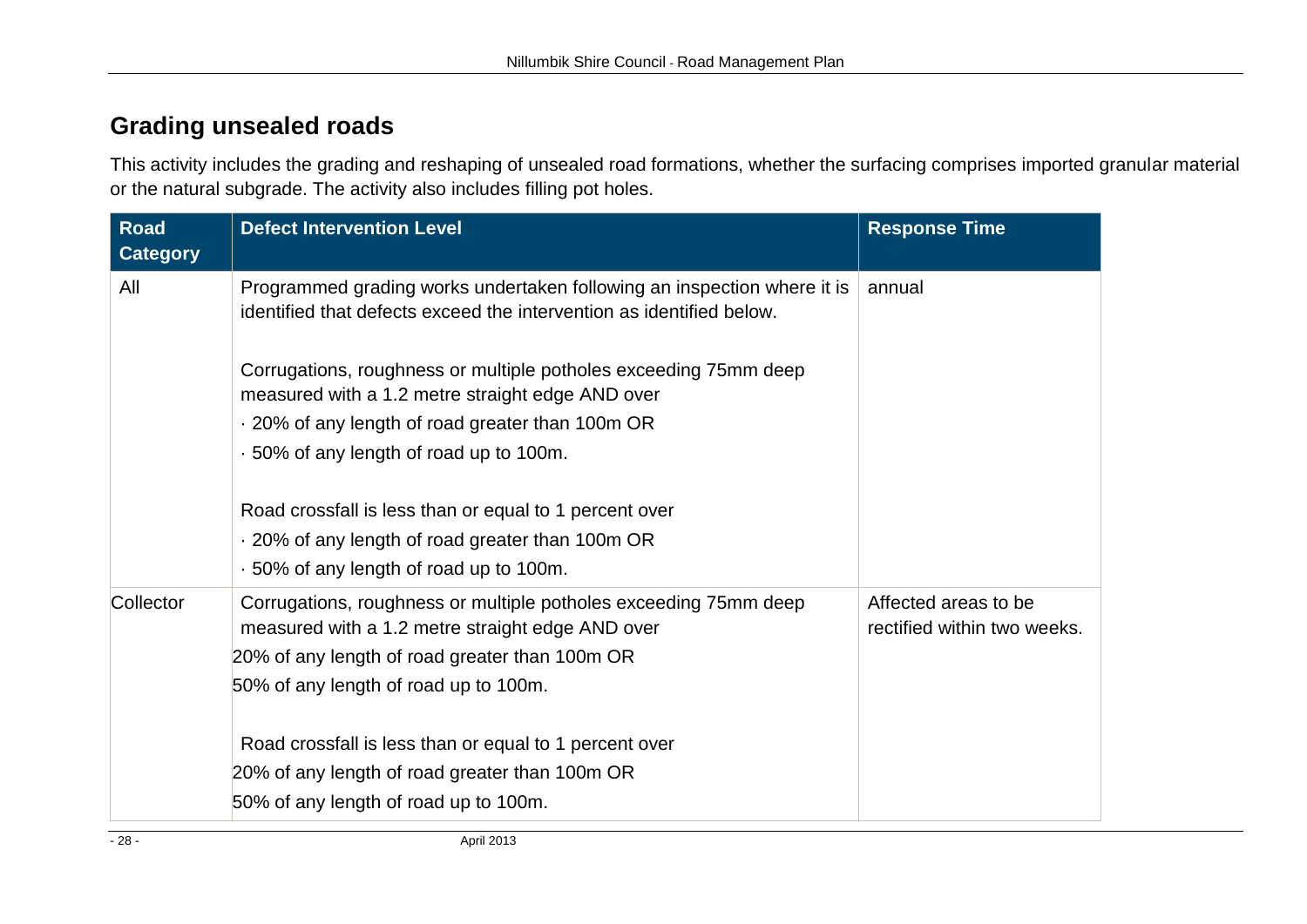| <b>Road</b><br><b>Category</b> | <b>Defect Intervention Level</b>                                                                                                                                                                                                                                                                                                                                      | <b>Response Time</b>                                |
|--------------------------------|-----------------------------------------------------------------------------------------------------------------------------------------------------------------------------------------------------------------------------------------------------------------------------------------------------------------------------------------------------------------------|-----------------------------------------------------|
| Access                         | Corrugations, roughness or multiple potholes exceeding 75mm deep<br>measured with a 1.2 metre straight edge AND over<br>20% of any length of road greater than 100m OR<br>50% of any length of road up to 100m.<br>Road cross fall is less than or equal to 1 percent over<br>20% of any length of road greater than 100m OR<br>50% of any length of road up to 100m. | Affected areas to be<br>rectified within six weeks. |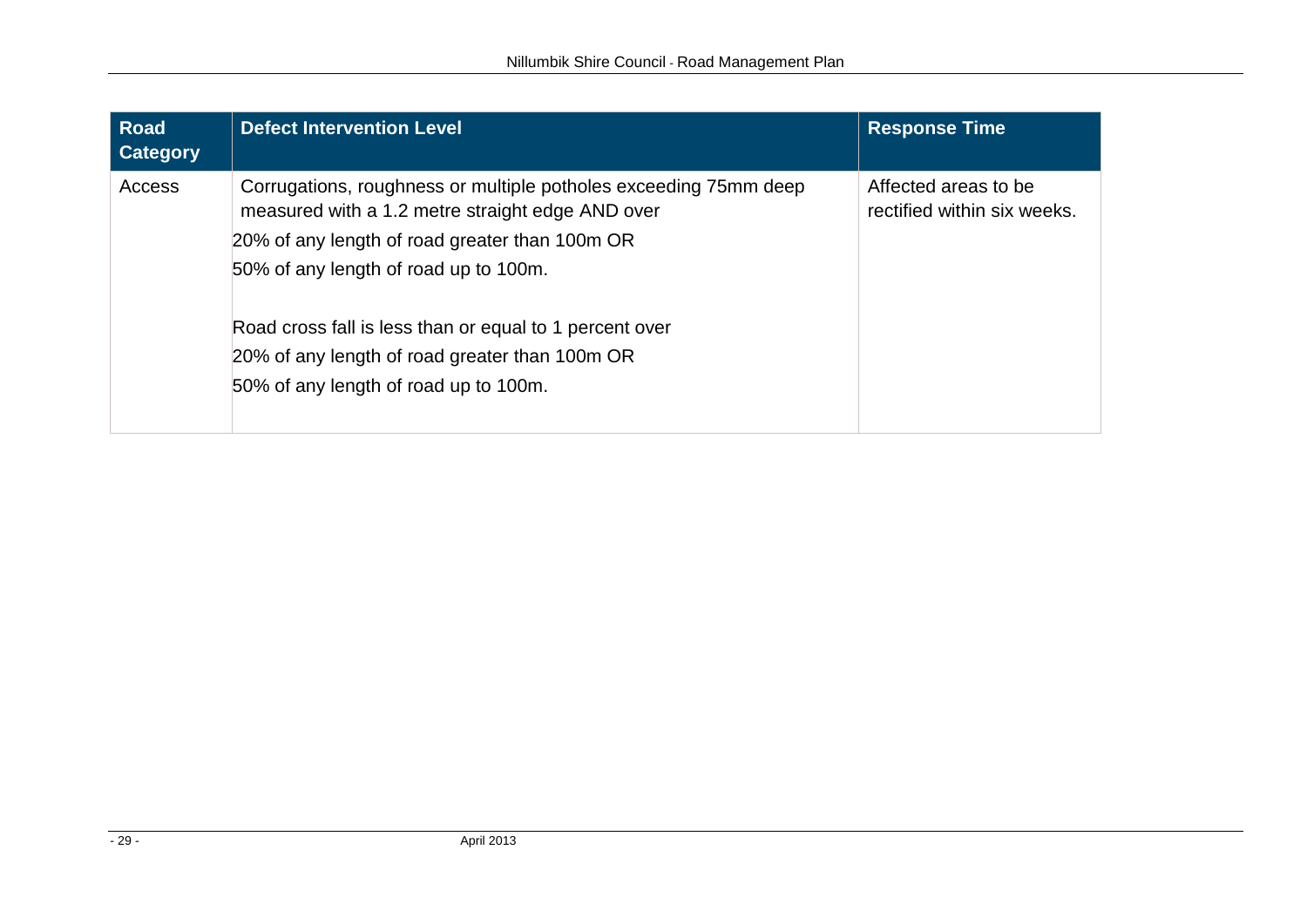## **Shoulder edge break repair**

This activity covers the repair of broken edges of seal or asphalt surfaced pavements. The repair aims to restore the line and level of the original surfacing. Edge repair may involve restoration utilising gravel and asphalt or cold mix, or bituminous seal with fine aggregate. Edge break distress is not encountered in roads where the surfacing extends to a kerb and channel. Edge break repair refers to activities on both sealed roads with unsealed shoulders and sealed roads with sealed shoulders.

| <b>Road Category</b> | <b>Defect Intervention Level</b>                                                                | <b>Response Time</b> |
|----------------------|-------------------------------------------------------------------------------------------------|----------------------|
| Link roads           | When edge break exceeds 75mm laterally over at least<br>a 1m length from the nominal seal line. | 2 weeks              |
| Collector roads      | When edge break exceeds 75mm laterally over at least<br>a 1m length from the nominal seal line. | 4 weeks              |
| Access roads         | When edge break exceeds 75mm laterally over at least<br>a 1m length from the nominal seal line. | 8 weeks              |

## **Grading unsealed shoulders**

This activity covers the grading of unsealed shoulders. The activity includes rolling after grading and the inclusion of water if this is deemed necessary. This activity also includes spot filling, grading and reshaping to correct drop off from edge of seal, roughness, scouring or potholing and holding of water.

| <b>Road Category</b>              | <b>Defect Intervention Level</b>                                                           | <b>Response Time</b>                             |
|-----------------------------------|--------------------------------------------------------------------------------------------|--------------------------------------------------|
| Link roads                        | Edge of seal drop off greater than 50mm for more than<br>10 per cent per kilometre length. | Affected areas to be<br>rectified within 4 weeks |
| <b>Collector and Access roads</b> | Edge of seal drop off greater than 50mm for more than<br>10 per cent per kilometre length. | Affected areas to be<br>rectified within 6 weeks |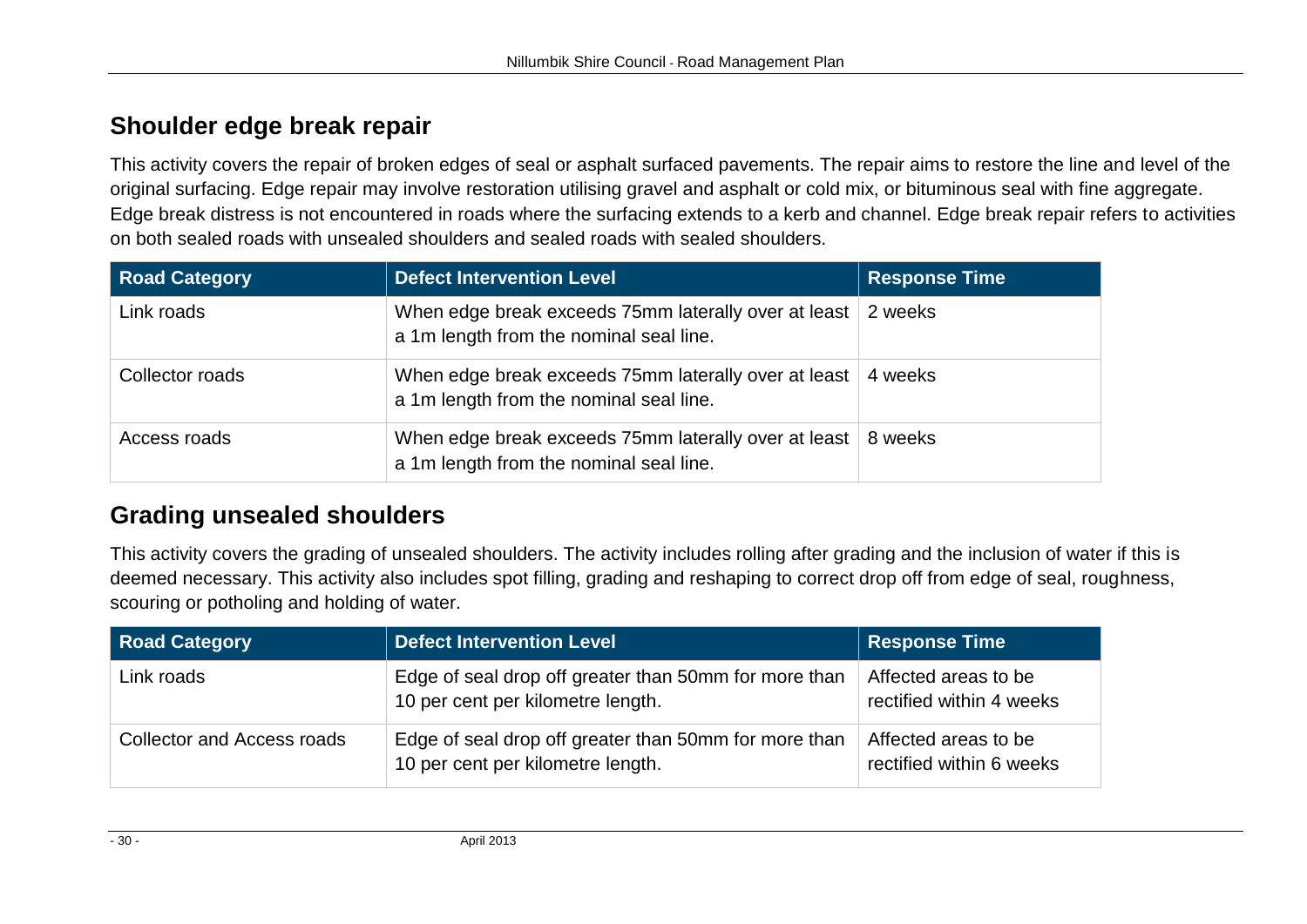## **Footpath**

This activity covers the intervention levels and response all concrete, sealed and paved footpaths and shared pathways.

| <b>Footpath Category</b> | <b>Vertical Displacement</b><br><b>Defect Intervention</b> | <b>Deformation Defect</b><br><b>Intervention</b> | <b>Pot Hole Defect intervention</b>                        | <b>Response</b><br><b>Time</b> |
|--------------------------|------------------------------------------------------------|--------------------------------------------------|------------------------------------------------------------|--------------------------------|
| High                     | Between 10 and 20<br>millimetres                           | Between 40 and<br>75mm over 1 metre              | Greater than 300mm diameter<br>and greater than 40mm deep  | annual                         |
| High                     | Between 20 and 40<br>millimetres                           | Between 75 and<br>100mm over 1 metre             | Greater than 300mm diameter<br>and greater than 75mm deep  | 1 month                        |
| High                     | Greater than 40<br>millimetres.                            | Greater than 100mm<br>over 1 metre               | Greater than 300mm diameter<br>and greater than 100mm deep | 3 weeks                        |
| Medium                   | Between 20 and 40<br>millimetres.                          | Between 75 and<br>100mm over 1 metre             | Greater than 300mm diameter<br>and greater than 75mm deep  | annual                         |
| Medium                   | Greater than 40<br>millimetres.                            | Greater than 100mm<br>over 1 metre               | Greater than 300mm diameter<br>and greater than 100mm deep | 3 months                       |
| Low                      | Between 20 and 40<br>millimetres.                          | Between 75 and<br>100mm over 1 metre             | Greater than 300mm diameter<br>and greater than 75mm deep  | annual                         |
| Low                      | Greater than 40<br>millimetres.                            | Greater than 100mm<br>over 1 metre               | Greater than 300mm diameter<br>and greater than 100mm deep | 6 months                       |

## **Unsealed Paths and Recreational Trails**

This activity covers the intervention levels and response of unsealed pathways and recreational trails located within the road reserve. All intervention levels and response times are detailed within the NTS 2011.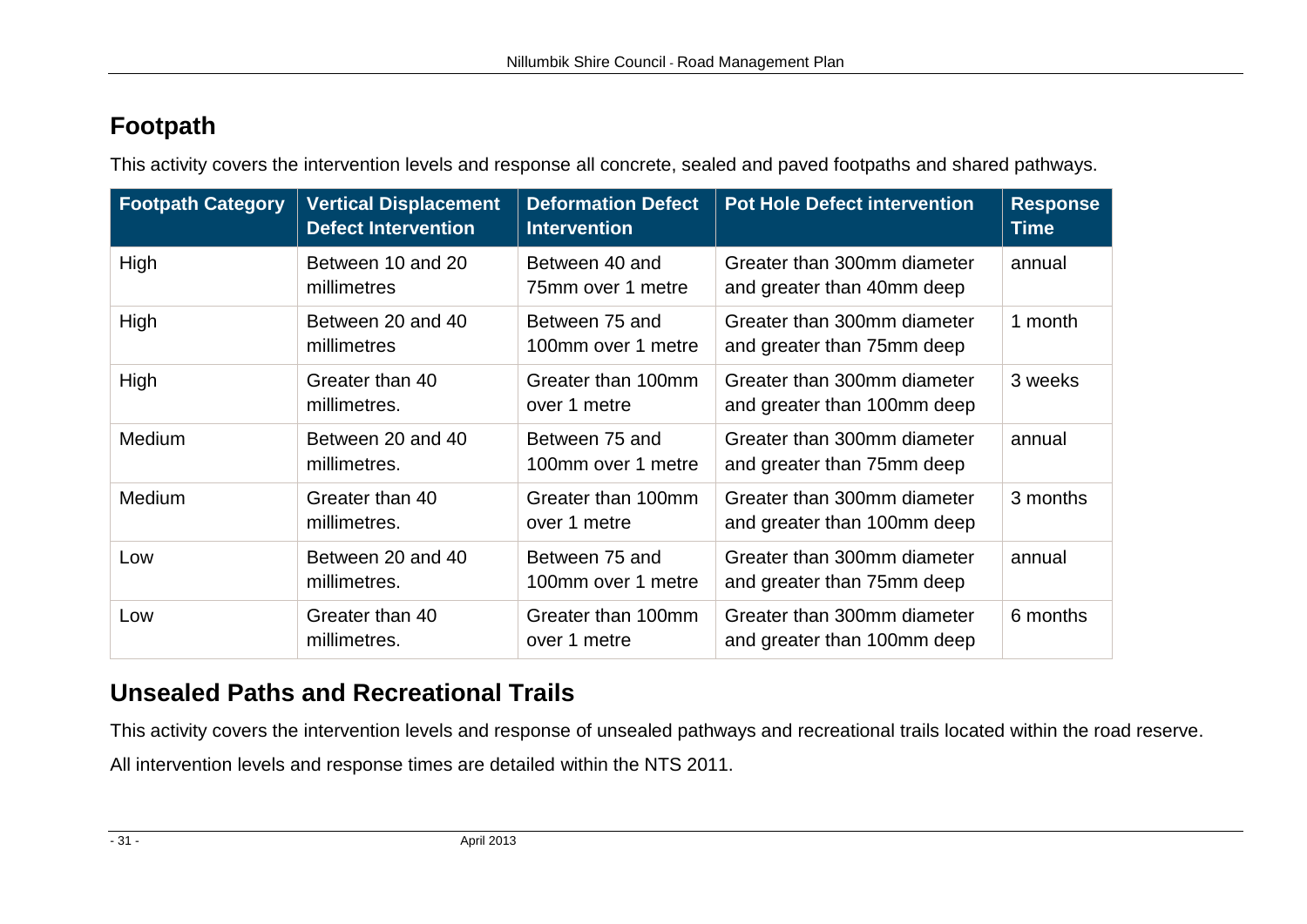## **Kerb and Channel**

This activity covers the inspection and maintenance of all concrete kerb and channel located adjacent to the carriageway.

| <b>Road Category</b> | <b>Defect Intervention Level</b>                                          | <b>Response Time</b> |
|----------------------|---------------------------------------------------------------------------|----------------------|
| Link                 | Kerb and channel Vertical or Horizontal displacement<br>greater than 50mm | month                |
| Collector            | Kerb and channel Vertical or Horizontal displacement<br>greater than 50mm | 3 months             |
| Access               | Kerb and channel Vertical or Horizontal displacement<br>greater than 50mm | 6 months             |

## **Traffic island maintenance**

This activity covers the inspection and maintenance of all concrete kerbed islands located on the carriageway and including those with hard or paved infill areas.

| <b>Road Category</b> | <b>Defect Intervention Level</b>                                                                                         | <b>Response Time</b> |
|----------------------|--------------------------------------------------------------------------------------------------------------------------|----------------------|
| Link roads           | Vertical or Horizontal displacement greater than 30mm<br>over 1200mm length misalignment in island kerbing or<br>paving. | 2 weeks              |
| Collector roads      | Vertical or Horizontal displacement greater than 30mm<br>over 1200mm length misalignment in island kerbing or<br>paving. | month                |
| Access roads         | Vertical or Horizontal displacement greater than 50mm<br>in island kerbing or paving.                                    | 2 months             |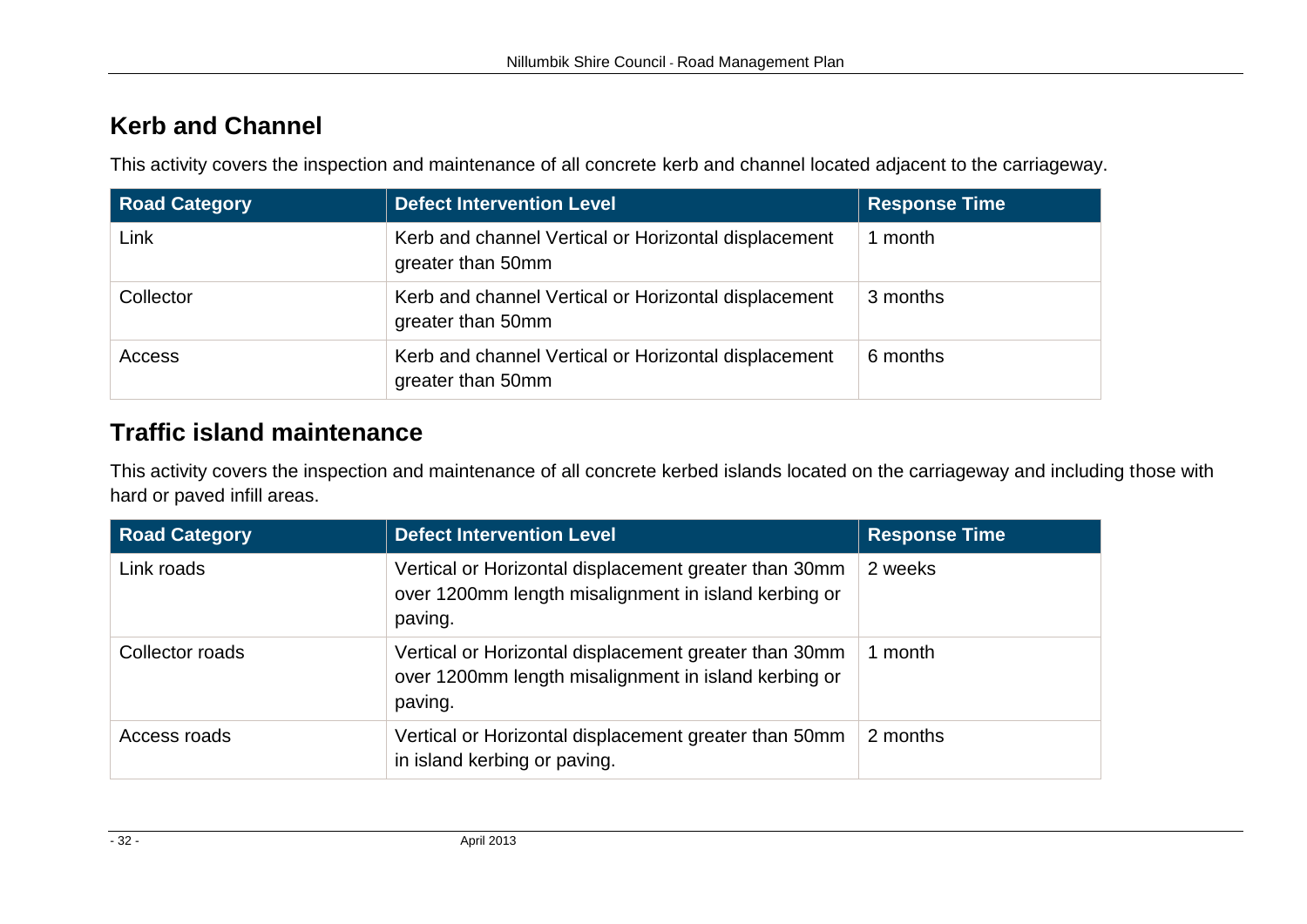## **Signage and linemarking – general**

Where a sign or line mark is identified as missing but there is insufficient existing information to determine the location, type or whether it is still required, the defect will be referred to Infrastructure Development for investigation and advice.

| <b>Road Category</b> | Response Time                                                                |
|----------------------|------------------------------------------------------------------------------|
| All                  | 1 month, after which the associated<br>standard defect response times apply. |

## **Linemarking maintenance**

This activity includes the maintenance of all types of linemarking. At intersections or junctions with roads not maintained by Council, linemarking on these other roads shall not be maintained.

| <b>Road Category</b> | <b>Defect Intervention Level</b>                                                                                                        | <b>Response Time</b> |
|----------------------|-----------------------------------------------------------------------------------------------------------------------------------------|----------------------|
| Link roads           | Greater than 30 per cent of line marking per segment<br>missing or defective relative to original installation and<br>design standards. | Annual Program       |
| Collector roads      | Greater than 40 per cent of line marking per segment<br>missing or defective relative to original installation and<br>design standards. | Annual Program       |
| Access roads         | Greater than 50 per cent of line marking per segment<br>missing or defective relative to original installation and<br>design standards. | Annual Program       |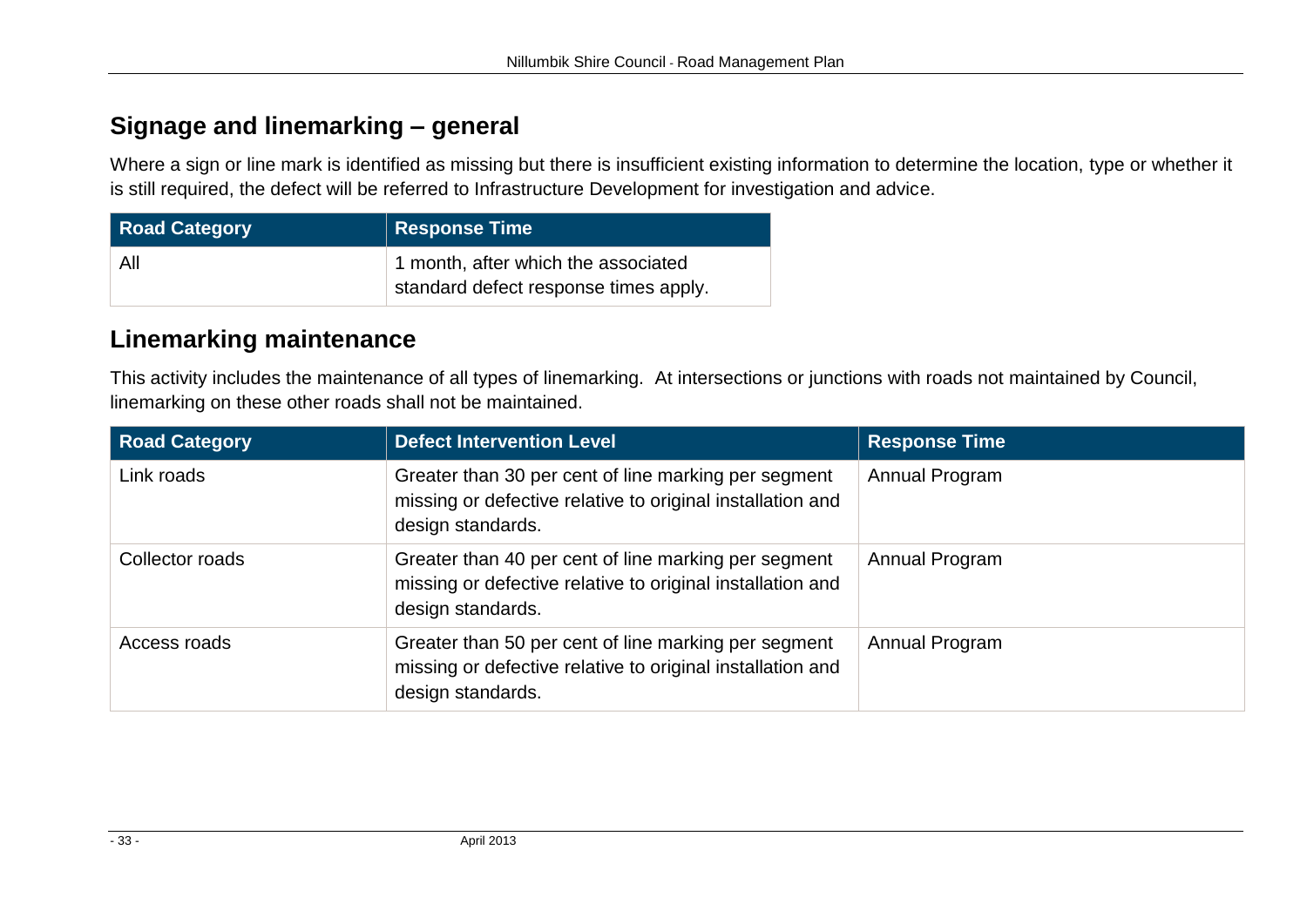## **Delineator maintenance**

This activity includes the maintenance of all types of delineators. These include guideposts, rumble bars, raised pavement markers (reflective and non-reflective), flaps and guard fence delineators and width markers on bridges and culvert. At intersections or junctions with roads not maintained by Council, guideposts on these other roads shall not be maintained. This also includes the replacement of damaged and missing delineators, their cleaning and painting where necessary.

This activity does not include the replacement of raised pavement markers (RRPMs) after resurfacing.

| <b>Road Category</b> | <b>Defect Intervention Level</b>                                                                                                                    | <b>Response Time</b> |
|----------------------|-----------------------------------------------------------------------------------------------------------------------------------------------------|----------------------|
| Link roads           | Greater than 30 per cent of delineator installations per<br>segment missing or defective relative to original<br>installation and design standards. | 1 month              |
| Collector roads      | Greater than 40 per cent of delineator installations per<br>segment missing or defective relative to original<br>installation and design standards. | 2 months             |
| Access roads         | Greater than 50 per cent of delineator installations per<br>segment missing or defective relative to original<br>installation and design standards. | 3 months             |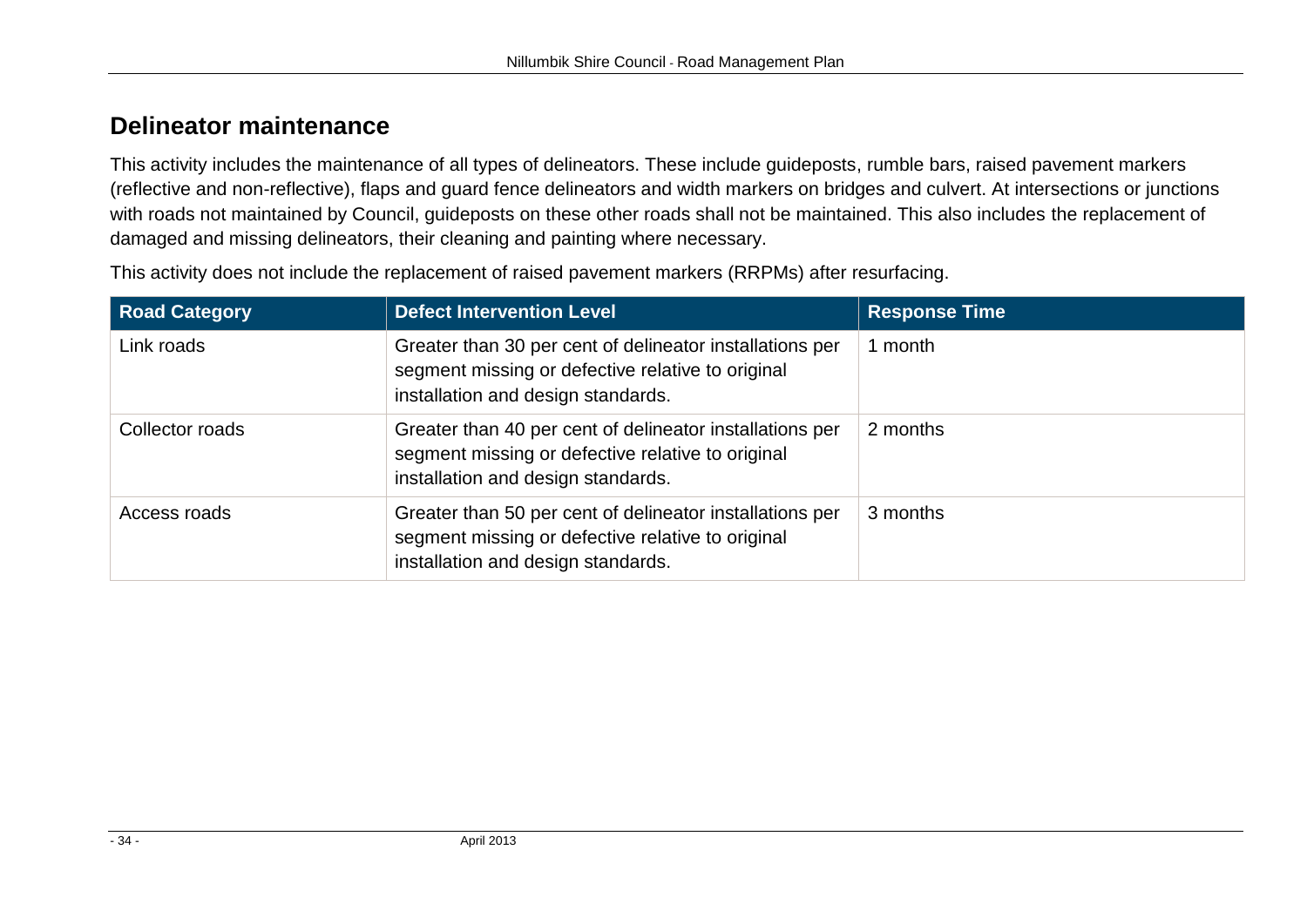## **Regulatory signs**

This activity covers the inspection and maintenance regulatory signage including but not limited to; stop; give way and speed.

| <b>Road Category</b>        | <b>Defect Intervention Level</b>                                                                                              | <b>Response Time</b> |
|-----------------------------|-------------------------------------------------------------------------------------------------------------------------------|----------------------|
| <b>Intersection Control</b> | Greater than 50 per cent sign illegible at 150m under<br>low beam or in daylight or sight distance criteria not<br>met        | 2 weeks              |
| Link roads                  | Greater than 50 per cent sign legend illegible at 150m<br>under low beam or in daylight or sight distance criteria<br>not met | 1 months             |
| Collector roads             | Greater than 50 per cent sign legend illegible at 150m<br>under low beam or in daylight or sight distance criteria<br>not met | 2 months             |
| Access roads                | Greater than 50 per cent sign legend illegible at 150m<br>under low beam or in daylight or sight distance criteria<br>not met | 3 months             |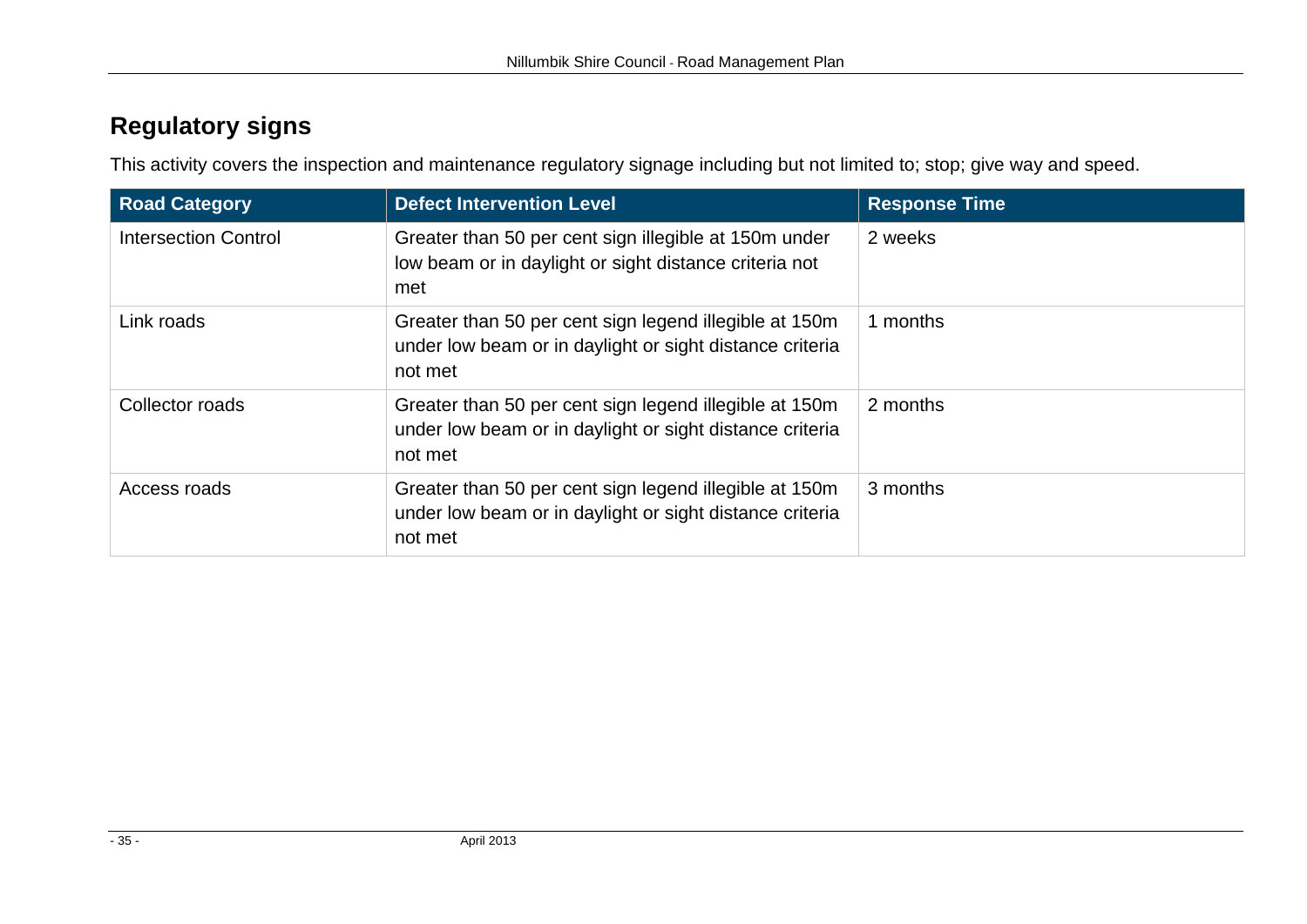## **Warning signs**

This activity covers the inspection and maintenance of warning signs including but not limited to; bends; speed hump, advisory speed and concealed driveways.

| <b>Road Category</b> | <b>Defect Intervention Level</b>                                                                                              | <b>Response Time</b> |
|----------------------|-------------------------------------------------------------------------------------------------------------------------------|----------------------|
| Link roads           | Greater than 50 per cent sign legend illegible at 150m<br>under low beam or in daylight or sight distance criteria<br>not met | months               |
| Collector roads      | Greater than 50 per cent sign legend illegible at 150m<br>under low beam or in daylight or sight distance criteria<br>not met | 2 months             |
| Access roads         | Greater than 50 per cent sign legend illegible at 150m<br>under low beam or in daylight or sight distance criteria<br>not met | 3 months             |

## **Guide signs**

This activity covers the inspection and maintenance of direction and information signs including street name, town signs, advanced direction and directional signs as well as reassurance signs and other specialised and tourist signs.

| <b>Road Category</b>     | <b>Defect Intervention Level</b>                                                                                              | <b>Response Time</b> |
|--------------------------|-------------------------------------------------------------------------------------------------------------------------------|----------------------|
| Link and collector roads | Greater than 50 per cent sign legend illegible at 150m<br>under low beam or in daylight or sight distance criteria<br>not met | 2 months             |
| Access roads             | Greater than 50 per cent sign legend illegible at 150m<br>under low beam or in daylight or sight distance criteria<br>not met | 3 months             |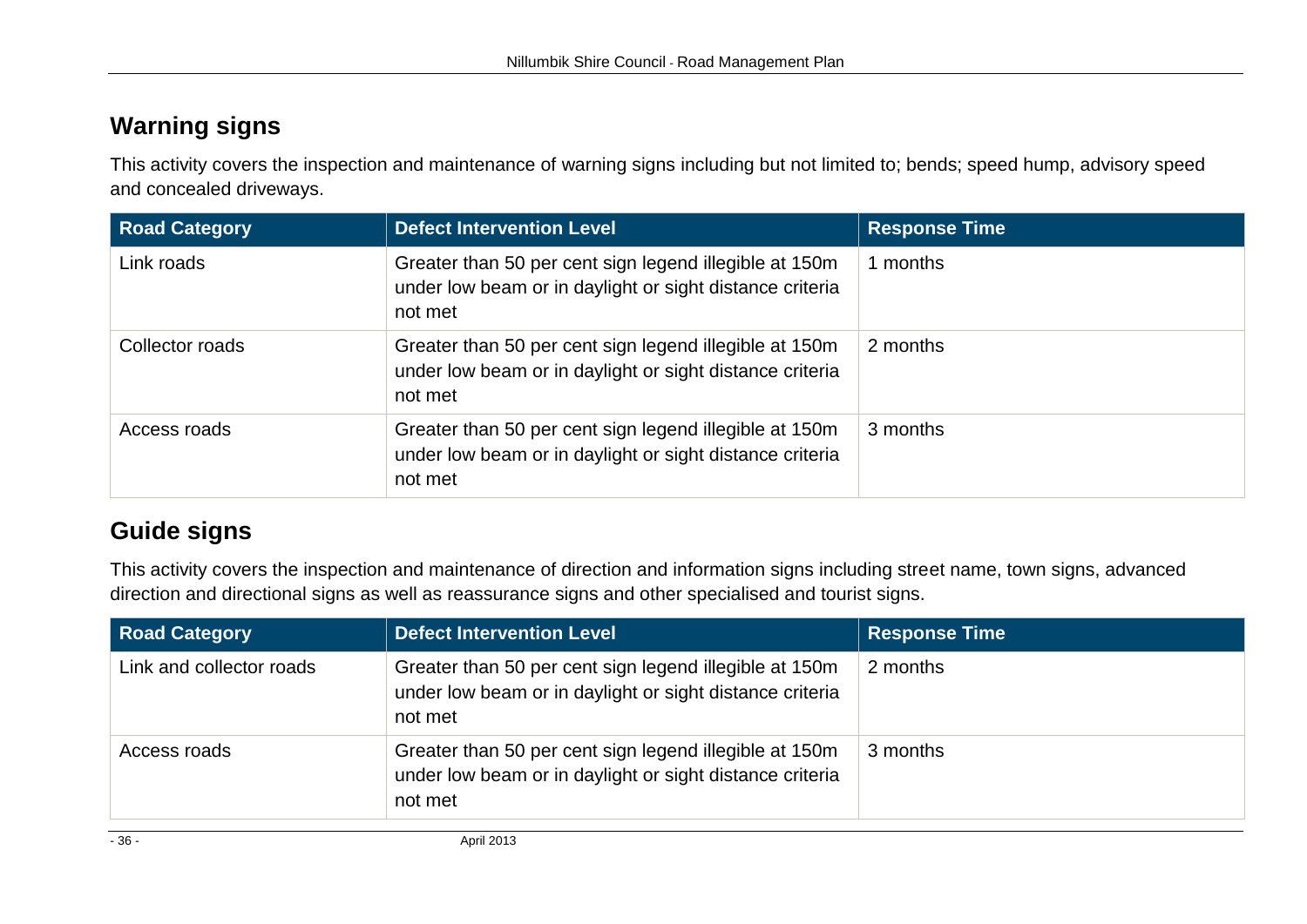## **Guard fence maintenance**

This activity includes the inspection and maintenance of W-beam guard fence. The work will include the inspection, reporting, scheduling and supervising all guard fence repairs. Periodic inspection is required to check alignment and anchorage and stability of posts and that all bolts, nuts, shackles and cables are in place and functional. Work shall include the removal and replacement of sections.

| <b>Road Category</b>     | <b>Defect Intervention Level</b>                                                  | <b>Response Time</b> |
|--------------------------|-----------------------------------------------------------------------------------|----------------------|
| Link and Collector roads | Guard fence with a panel or component affected so as<br>to jeopardise performance | 2 months             |
| Access roads             | Guard fence with a panel or component affected so as<br>to jeopardise performance | 3 months             |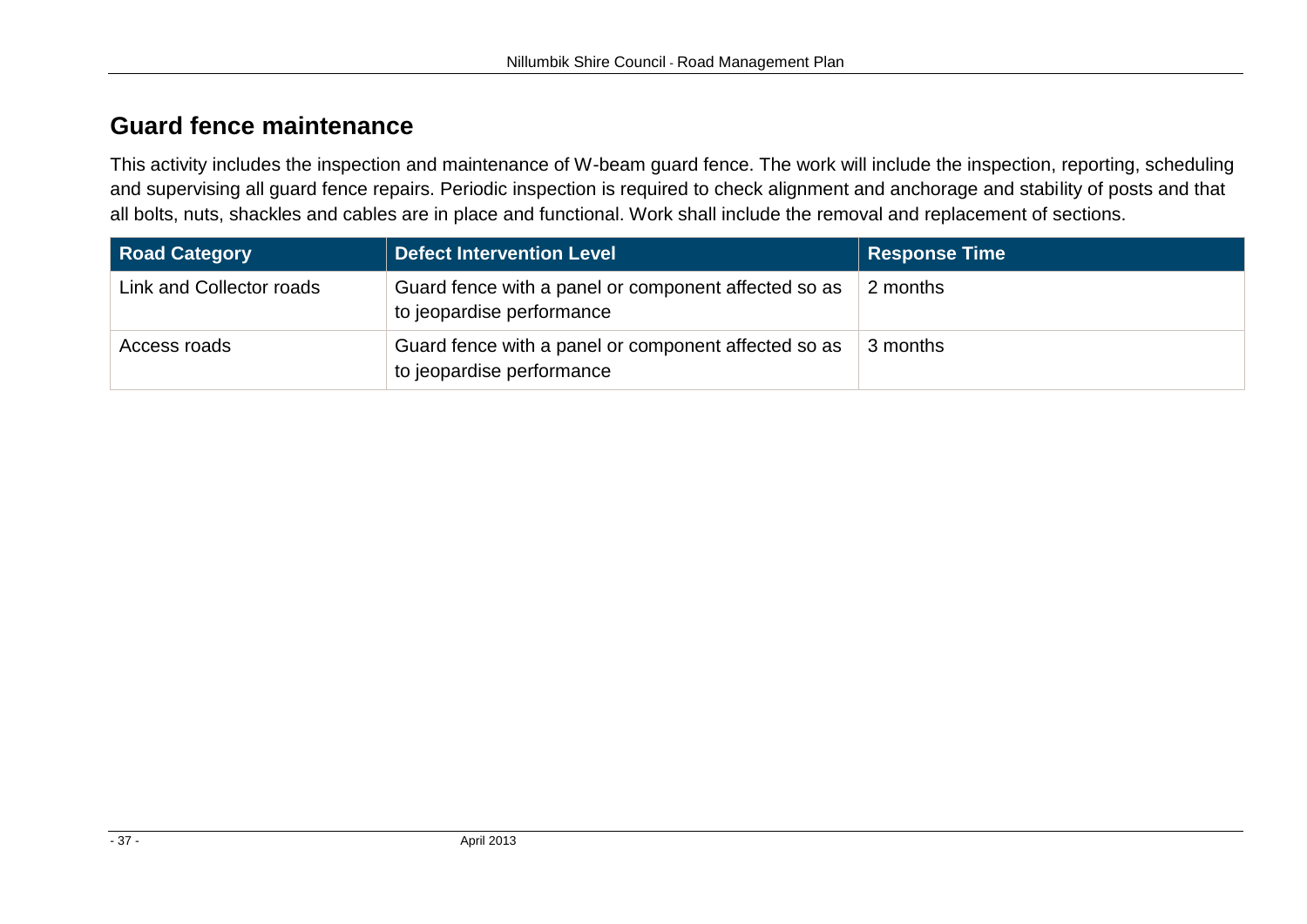## **Hazards**

This activity includes the inspection and response to hazards reported from members of the public or Council employees. It includes works to make the area safe and then arrange follow up works (where required) to complete the job.

| <b>Hazard Description</b>                          | <b>Hazard Intervention Level</b>                                                                                                                                                                        | <b>Response Time</b> |
|----------------------------------------------------|---------------------------------------------------------------------------------------------------------------------------------------------------------------------------------------------------------|----------------------|
| Missing stormwater pit lids in<br>the road reserve | Pit lid is dislodged or missing.<br>Pit lid id damaged, having no pedestrian bearing<br>capacity.                                                                                                       | 4 hours              |
| <b>Road Obstruction</b>                            | A tree or part of a tree or any other obstruction<br>resulting in a complete or partial lane or road blockage.                                                                                          | 4 hours              |
| <b>Footpath Obstruction</b>                        | A tree or part of a tree or any other obstruction<br>resulting in a complete or partial blockage of the<br>footpath forcing the pedestrian onto the road or an<br>area unsafe for pedestrian movements. | 24 hours             |
| Oil Spills                                         | Oil spills on the road pavement                                                                                                                                                                         | 4 hours              |
| Other                                              | An issue which is likely to create danger or serious<br>inconvenience to users of the road or footpath network.                                                                                         | 48 hours             |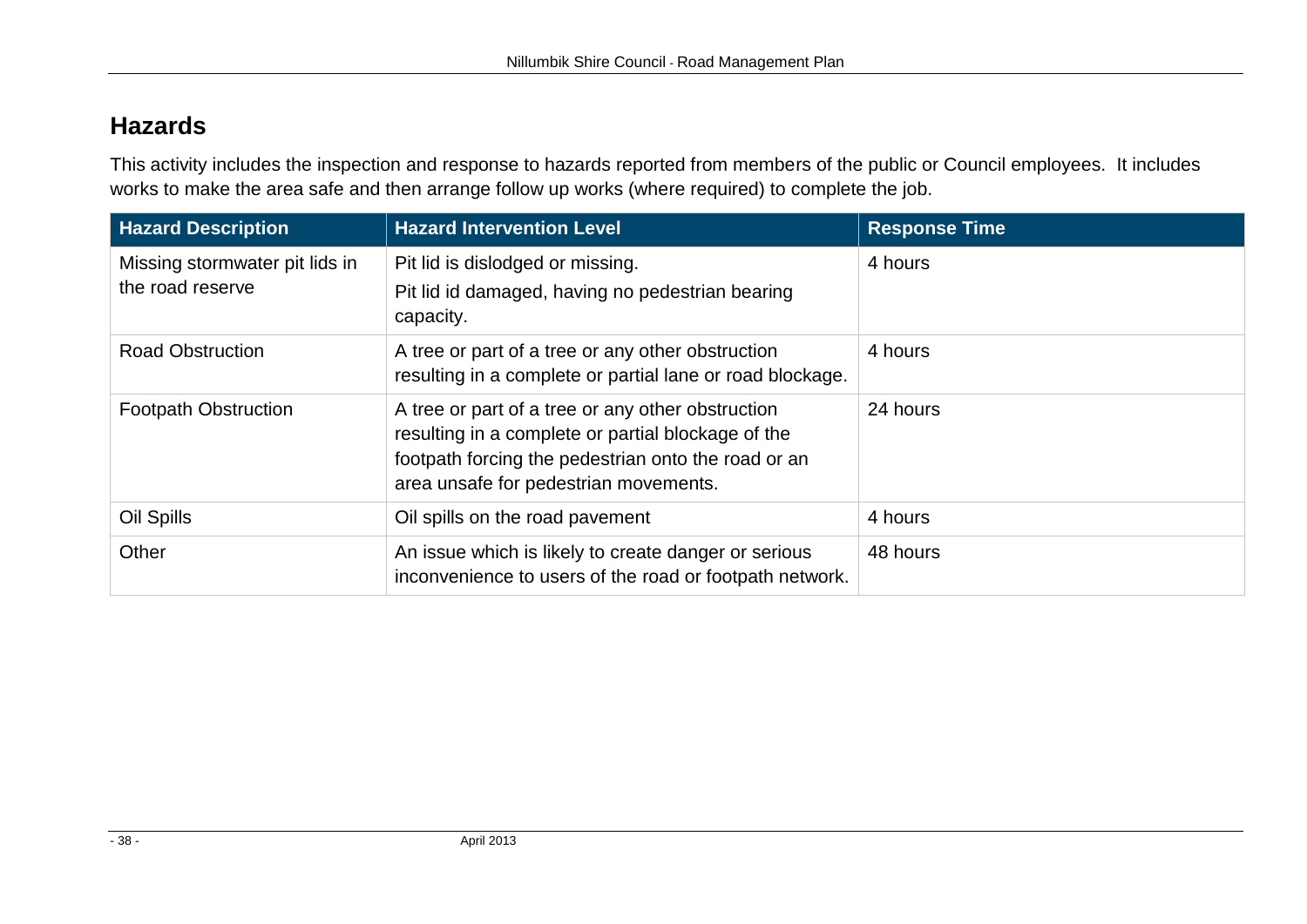# Appendix E: **Inspection Types**

<span id="page-38-0"></span>

| <b>Inspection</b><br><b>Type</b> | <b>Purpose</b>                                                                                                                                                                                                                                                                                                                                                                                                                                                                                                                                                                                                               | Who must perform<br>inspection                                                                                                                                    | <b>Reporting</b><br><b>Requirements</b>                                                                                                                                                                                      |
|----------------------------------|------------------------------------------------------------------------------------------------------------------------------------------------------------------------------------------------------------------------------------------------------------------------------------------------------------------------------------------------------------------------------------------------------------------------------------------------------------------------------------------------------------------------------------------------------------------------------------------------------------------------------|-------------------------------------------------------------------------------------------------------------------------------------------------------------------|------------------------------------------------------------------------------------------------------------------------------------------------------------------------------------------------------------------------------|
| Hazard                           | Hazard inspections are undertaken following a notification from a<br>customer. Customers include community members as well as<br>Council employees while undertaking their normal duties.<br>Hazard inspections are designed to inspect the reported issue for its<br>likelihood to create danger or serious inconvenience to users of the<br>network or the wider community                                                                                                                                                                                                                                                 | <b>Officer of the Council</b><br>with some knowledge of<br>road maintenance<br>techniques who may<br>then call in a higher<br>level of expertise if<br>necessary. | Recording to identify<br>specific hazard, time first<br>reported, time inspected<br>and by whom,<br>subsequent action and<br>time of completion.<br><b>Recorded in Councils</b><br>customer relationship<br>management tool. |
| <b>Defect</b>                    | Inspection undertaken in accordance with a formal inspection<br>schedule to determine if the road asset complies with the levels of<br>service as specified in this document;<br>A record of each street/road is to be completed detailing the name<br>of the inspector, the inspection date, time and street/road name<br>and a description of any defects found that are at the specified<br>intervention levels defined in the Maintenance Service Agreement;<br>In addition, a notation must to be recorded of any street/road<br>inspected where no defect was apparent under the specific rigour<br>of the inspection. | Appropriately qualified<br>personnel with<br>knowledge of road<br>maintenance<br>techniques.                                                                      | A record of the inspection<br>and who undertook the<br>inspection is placed on<br>council's asset database<br>for reference purposes<br>(this may include<br>insurance or litigation<br>requirements).                       |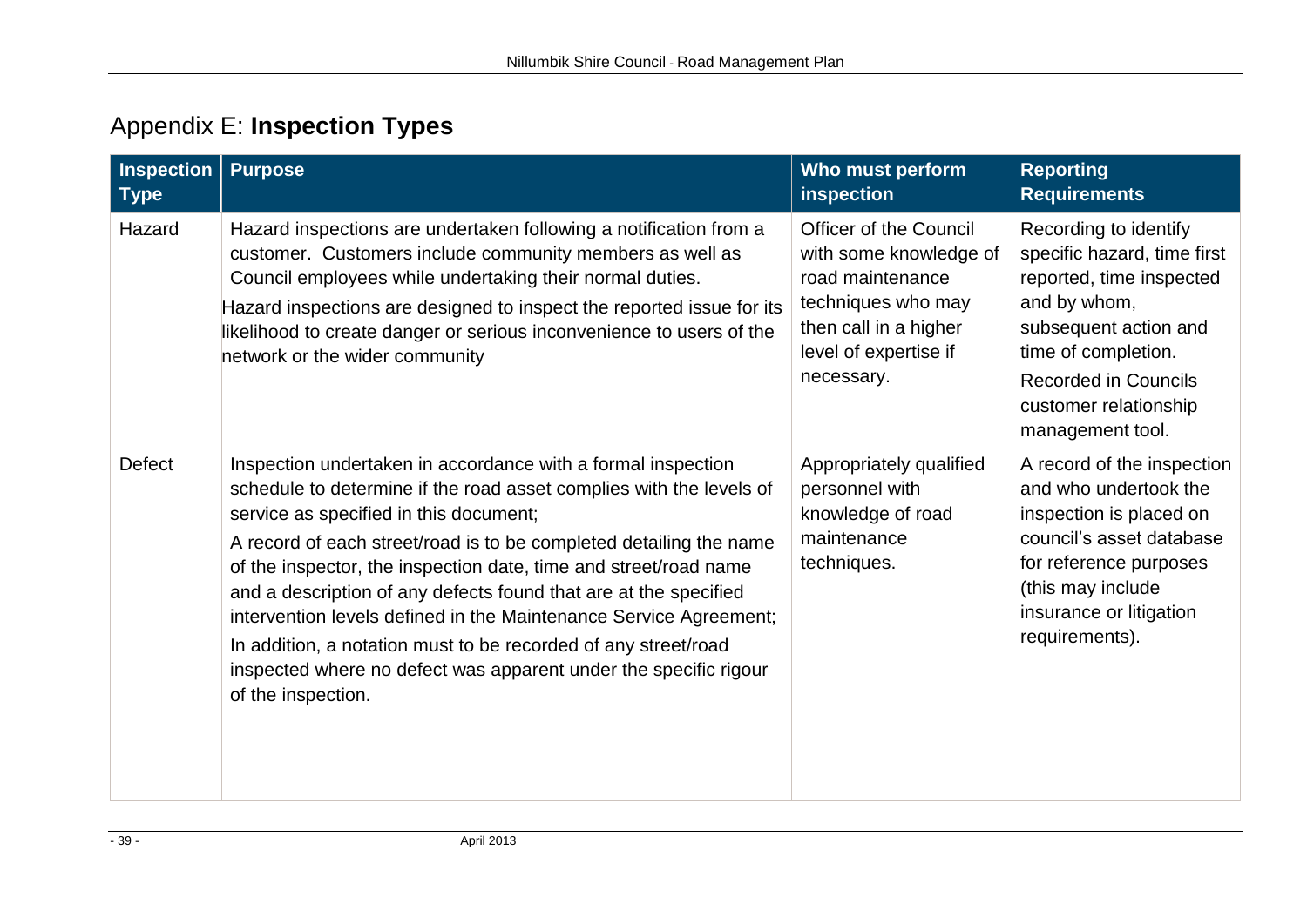| <b>Inspection</b><br><b>Type</b> | <b>Purpose</b>                                                                                                                                                                                                                                                                                                                                                                                                                                                                                                                                                                                                                                                                                                                                                                              | Who must perform<br>inspection                                                                                                                                       | <b>Reporting</b><br><b>Requirements</b>                                                                                                               |
|----------------------------------|---------------------------------------------------------------------------------------------------------------------------------------------------------------------------------------------------------------------------------------------------------------------------------------------------------------------------------------------------------------------------------------------------------------------------------------------------------------------------------------------------------------------------------------------------------------------------------------------------------------------------------------------------------------------------------------------------------------------------------------------------------------------------------------------|----------------------------------------------------------------------------------------------------------------------------------------------------------------------|-------------------------------------------------------------------------------------------------------------------------------------------------------|
| Condition                        | An inspection specifically to identify deficiencies in the structural<br>integrity of the various components of the road infrastructure<br>assets which if untreated, are likely to adversely affect network<br>values. The deficiencies may well impact short-term serviceability<br>as well as the ability of the component to continue perform for the<br>duration of its intended life span;<br>The condition inspection process must also meet the requirements<br>for accounting regulations and asset management;<br>Regular or periodic assessment, measurement and interpretation<br>of the resulting condition data is required so as to determine the<br>need for any preventive or remedial action then development of<br>relevant programs of rehabilitation or renewal works. | Qualified engineer or<br><b>Experienced Technical</b><br>Officer with extensive<br>knowledge and<br>experience in road<br>construction and<br>maintenance practices. | Specific data to be<br>recorded is determined<br>by requirements of the<br><b>Asset Management</b><br>System used to assess<br>asset component needs. |
| Night                            | An inspection undertaken outside of daylight hours to identify<br>whether the reflectivity of signs and delineation including line<br>marking meets Australian Standards. The inspection includes all<br>urban and rural roads.                                                                                                                                                                                                                                                                                                                                                                                                                                                                                                                                                             | Appropriately qualified<br>personnel with<br>knowledge of<br>maintenance<br>techniques.                                                                              | Specific data to be<br>recorded is determined<br>by requirements of the<br><b>Asset Management</b><br>System.                                         |
| Incident                         | An inspection carried out to comply with the requirements the<br>Road Management Act 2004 [Division 5 - Claims Procedure,<br><b>Clause 116];</b><br>This inspection enables an incident condition report to be prepared<br>for use in legal proceedings and the gathering of information for<br>the analysis of the causes of accidents and the planning and<br>implementation of road management and road safety measures.                                                                                                                                                                                                                                                                                                                                                                 | Qualified engineer or<br><b>Experienced Technical</b><br>Officer with extensive<br>knowledge and<br>experience in road<br>construction and<br>maintenance practices. | <b>Formal Incident Report</b><br>required, as described.                                                                                              |